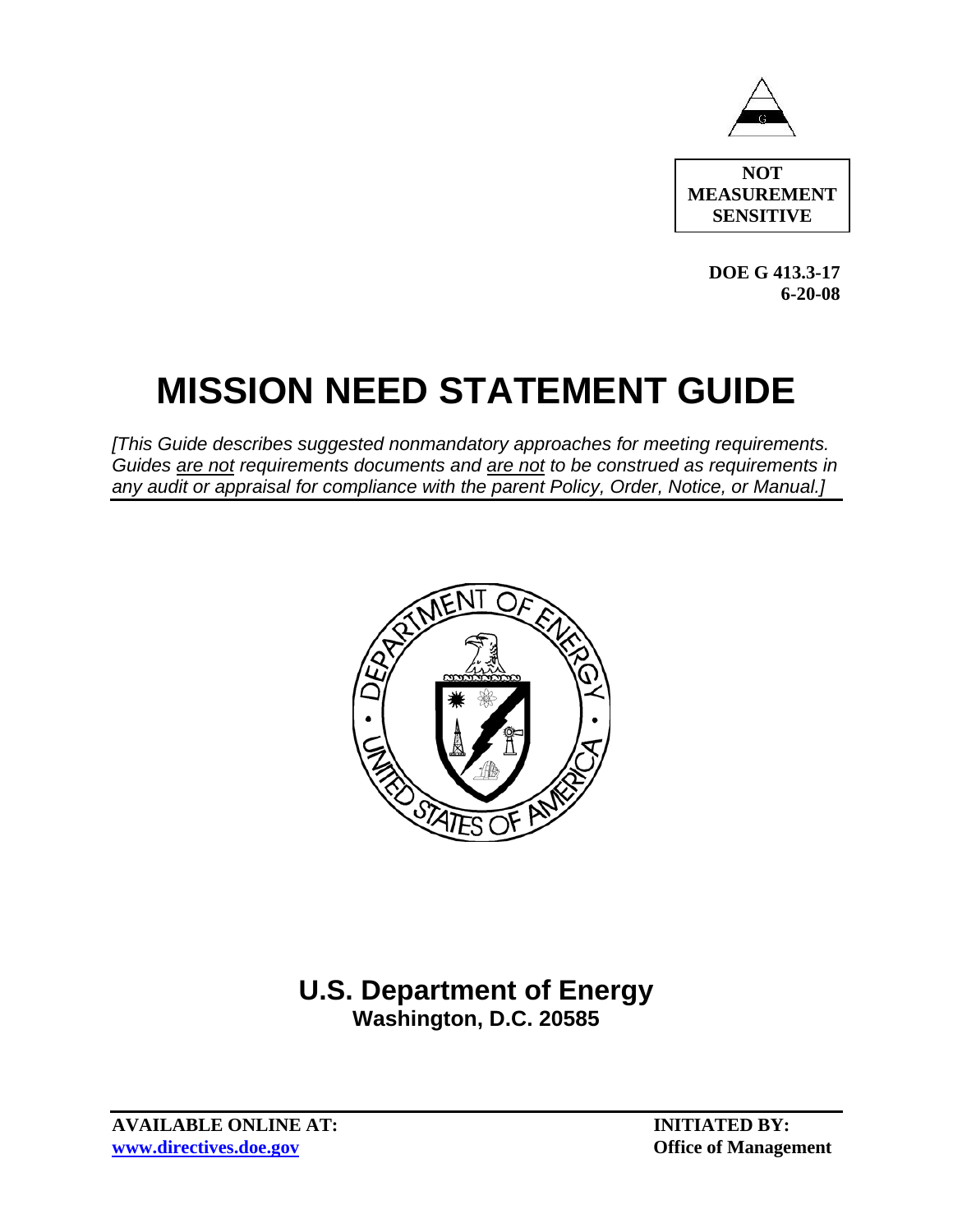#### 1. PURPOSE.

This Guide provides authors of mission need statements, as identified in DOE O 413.3A, *Program and Project Management for the Acquisition of Capital Assets*, dated 7-28-06 with suggested content, definitions, and examples for writing a clear statement to support an acquisition executive's decision to initiate exploration of options to fulfill a capability gap, which may include a capital asset acquisition.

#### 2. SCOPE.

- a. A mission need statement is the primary document supporting the acquisition executive's decision to initiate exploration of options to fulfill a capability gap including but not limited to acquisition of a new capital asset.
- b. Mission need statement development occurs during the project initiation phase when a program identifies a capability gap between its current capabilities and capacities and those required to achieve the goals articulated in its strategic plan and/or in the DOE Target Enterprise Architecture for capital asset projects. A mission need statement is the translation of this gap into a high level requirement that can only be met through material means. Mission need statements summarize the analytical process used by programs to evaluate and define the need.
- c. While all projects over \$5M are required to have a defined and approved mission need, DOE O 413.3A requires a mission need statement when the expected cost of a project will exceed \$20M.

This document provides guidance in creating a mission need statement that fulfills DOE O 413.3A and meets the expectations of the appropriate approval authorities. The guide is organized in alignment with categories of mission need statement content (see paragraph 4).

#### 3. MISSION NEED STATEMENT.

- a. The mission need statement document identifies a capability gap between the current state of the program's mission and the mission plan. It is the first step in the identification and execution of a DOE project.
- b. The Critical Decision process starts with identification and approval of a mission need and continues through project baseline development, definitive design, construction and closeout.
- c. The mission need statement is NOT an engineering study or a proposed solution to a capability gap in the mission. However, it is anticipated that before a mission need statement is submitted, pre-conceptual level engineering/technical analyses would be developed to: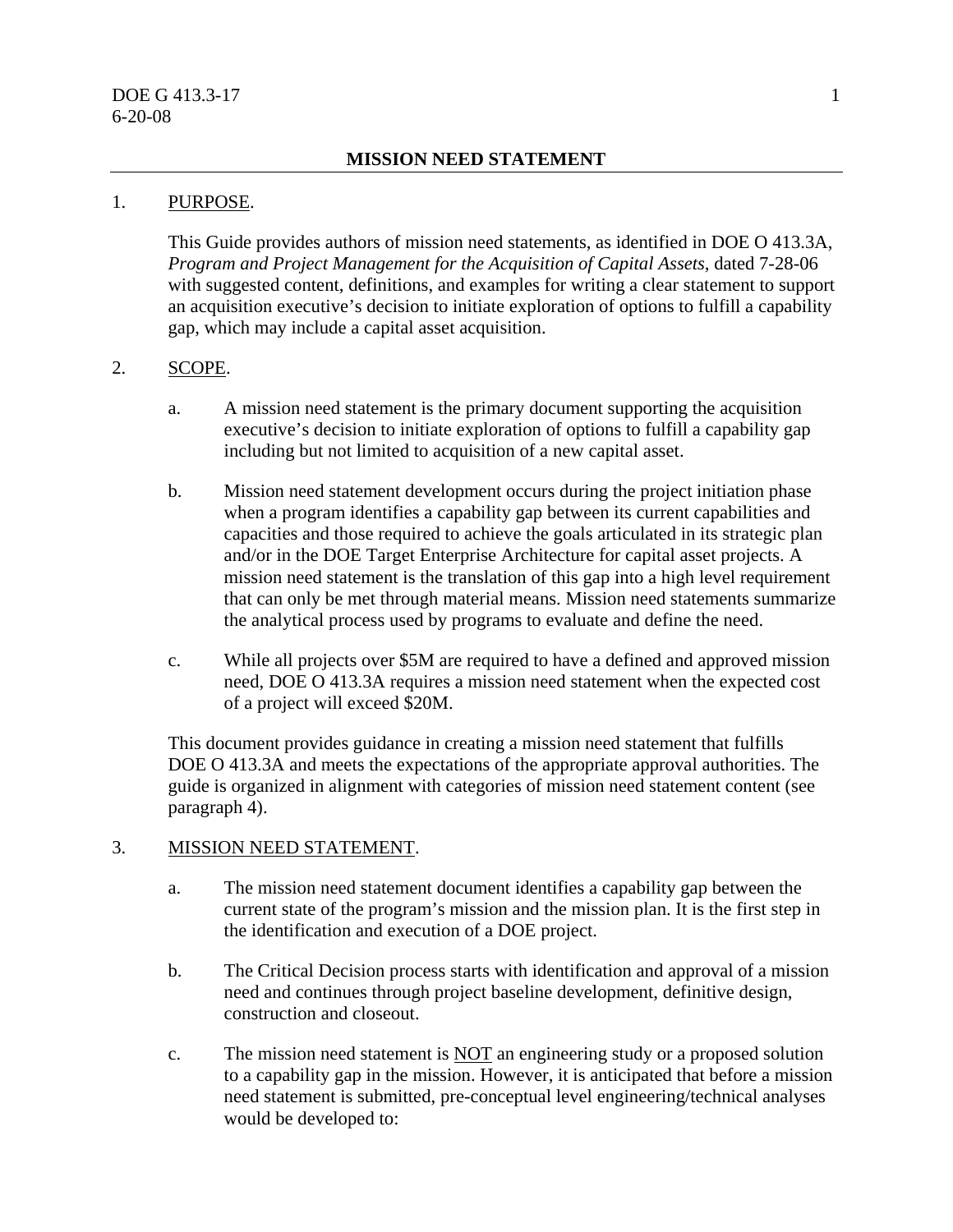- (1) explore the scope of the gap
- (2) identify potential hazards and their safety, security and risk implications
- (3) identify rough order of magnitude range estimates  $(-50$  percent to  $+100$ percent, for example) of project cost and schedule based on the upper bound of the rough order of magnitude estimate.
- d. This initial rough order of magnitude range estimate is only to provide decision-makers a frame of reference relative to potential future resources and schedules the project could entail. These initial rough order of magnitude range estimates of project cost and schedule are not the preliminary cost and schedule estimates of the project since no particular capital asset alternative has been selected. Nor are the rough order of magnitude range estimates budget quality data since they are likely to change as the program develops more detailed project requirements. Therefore, no judgment regarding project performance relative to the rough order of magnitude range estimates should be made.
- e. If the initial rough order of magnitude range estimate of project cost exceeds \$750M, or if an environmental cleanup project exceeds \$1B (resulting in a potential major system project), a mission validation independent project review is conducted in conjunction with the development of the mission need statement as required by DOE O 413.3A.
- f. Pre-conceptual analyses and independent project reviews should be referenced and readily available as supporting data to the mission need statement.
- 4. SUGGESTED MISSION NEED STATEMENT CONTENT. The suggested length for a mission need statement is no more than 15 pages and its content should include:
	- a. Title Page.
		- (1) mission need statement title
		- (2) designation as a major or non-major acquisition project
		- (3) submission date
		- (4) originator, including organization and phone number
		- (5) approving official's name and signature
	- b. Statement of Mission Need.

Provide a clear and concise paragraph (a few sentences) that lays out the essential summary of the mission need. The section of the mission need statement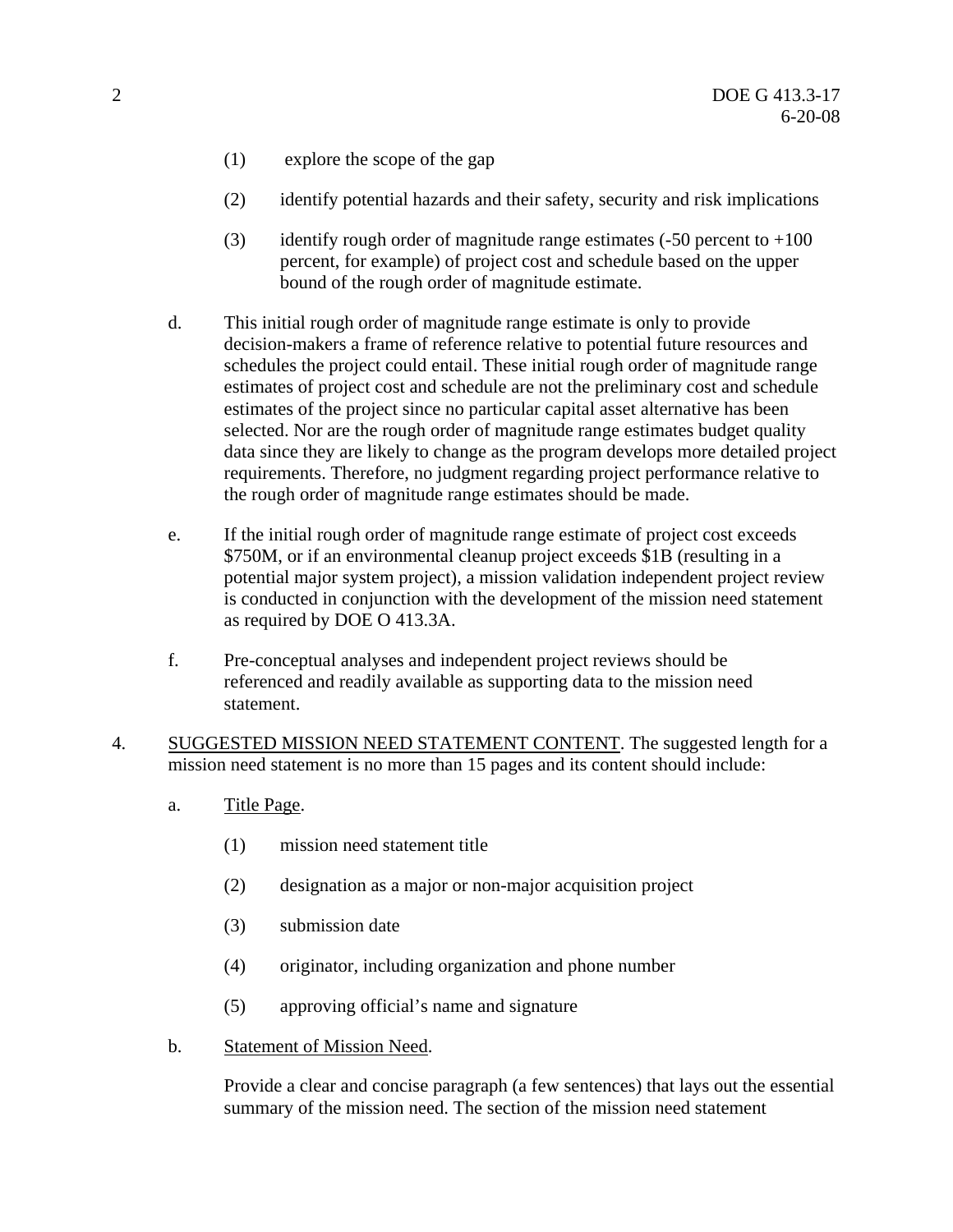dedicated to defining the capability gap should describe the gap between the current state of the program's mission and the mission plan.

- c. Alignment.
	- (1) Describe how the stated mission need fits into the overall strategy for accomplishing or advancing both the Department's and the program's strategic plan and mission.
	- (2) Describe the priority of fulfilling the mission need relative to other programs and projects within the program office and Department and relative to other project/programs at the site, installation, laboratory, etc.
	- (3) Cite internal or external drivers for this mission need (e.g., legal ruling, statute, regulation, international agreement, earmark, or Presidential, Congressional, or Secretarial direction/priority).
- d. Capability Gap.
	- (1) Clearly describe the gap or shortcomings the mission need statement is addressing in terms of an operational or functional performance capability, technological opportunity, or service.
	- (2) **The mission need statement is a description of the mission as defined by a desired end-point, not a contract statement of work. Therefore descriptions of the capability gap in terms of a construction of a physical system, decontamination and decommissioning, environmental restoration, procurement of a piece of equipment, construction of a facility, or other specific material end item are not appropriate for a mission need statement.**
	- (3) The mission need statement should include the following.
		- (a) Explain how the effort to create the intended capability could be confirmed (e.g., output, production level, quality level, waste shipments, buildings decontamination and decommissioning), and whether this need will evolve over time.
		- (b) Summarize why facilities, equipment, or services currently existing or being acquired within the Department, other government agencies, public organizations, private entities, or international bodies are not sufficient to address the gap.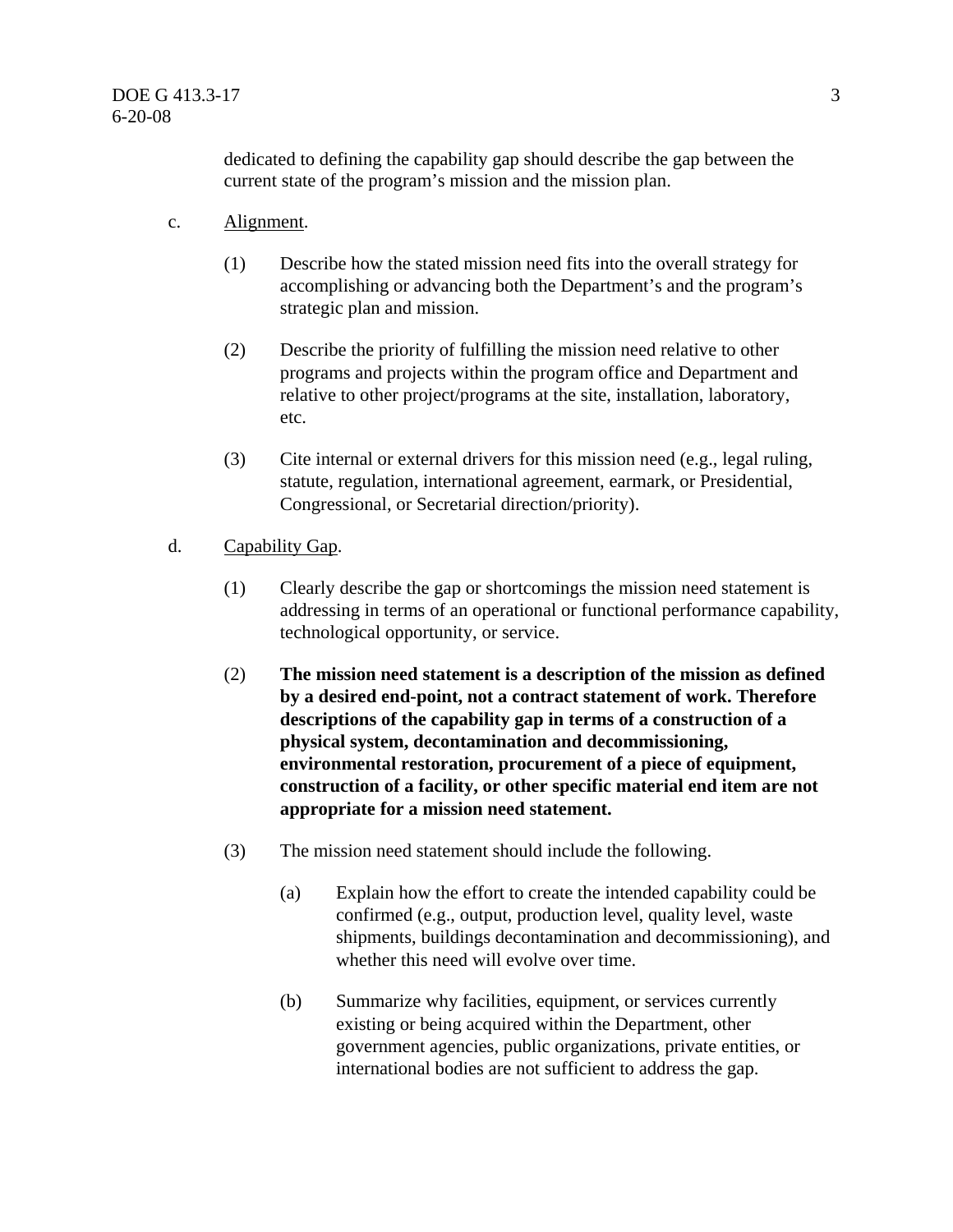- (c) Describe benefits that may accrue from closing the capability gap (more efficient operations, increased safety, lower operational costs, or other savings).
- (d) Discuss the strategic risk to the overall mission of DOE of not filling the capability gap.
- (e) Describe the impact on the program's ability to perform its mission if the capability shortfall is not resolved, including the timeframe when this impact would occur.
- (f) Describe the impacts to safety, health, environment, security, capacity, operations, maintenance, cost, productivity, efficiency, or other factors as appropriate if the capability shortfall is not resolved.
- (g) Identify any high-level interdependencies (within or external to the program) with other mission needs or capabilities that may be impacted or may benefit from addressing this mission need. These include: interfaces with existing and planned acquisitions; requirements for compatibility with existing or future systems; or cooperative opportunities, such as a program addressing a similar need at another Department component.
- e. Approach.
	- (1) Briefly describe what has been considered or what will be analyzed as potential strategies to meet the new mission need. This should include a description of ongoing studies, a listing of potential technical or regulatory alternatives, or study approach (e.g. engineering studies, pilot scale projects). A detailed alternative analysis will be conducted in support of Critical Decision-1; therefore, this section should summarize the planned approach to conducting this analysis.
	- (2) Identify the mission-level assumptions that may be necessary to complete the project and mission.
	- (3) Briefly describe the functional, technical, operational, staffing, regulatory, safety, or financial constraints that could apply to the exploration and acceptance of potential solutions to satisfying the mission need.
	- (4) Describe, in general terms, any nuclear safety or safeguards and security issues that will need to be considered to address the mission need. This discussion should also present all safety considerations that have been taken into account in developing the mission need in accordance with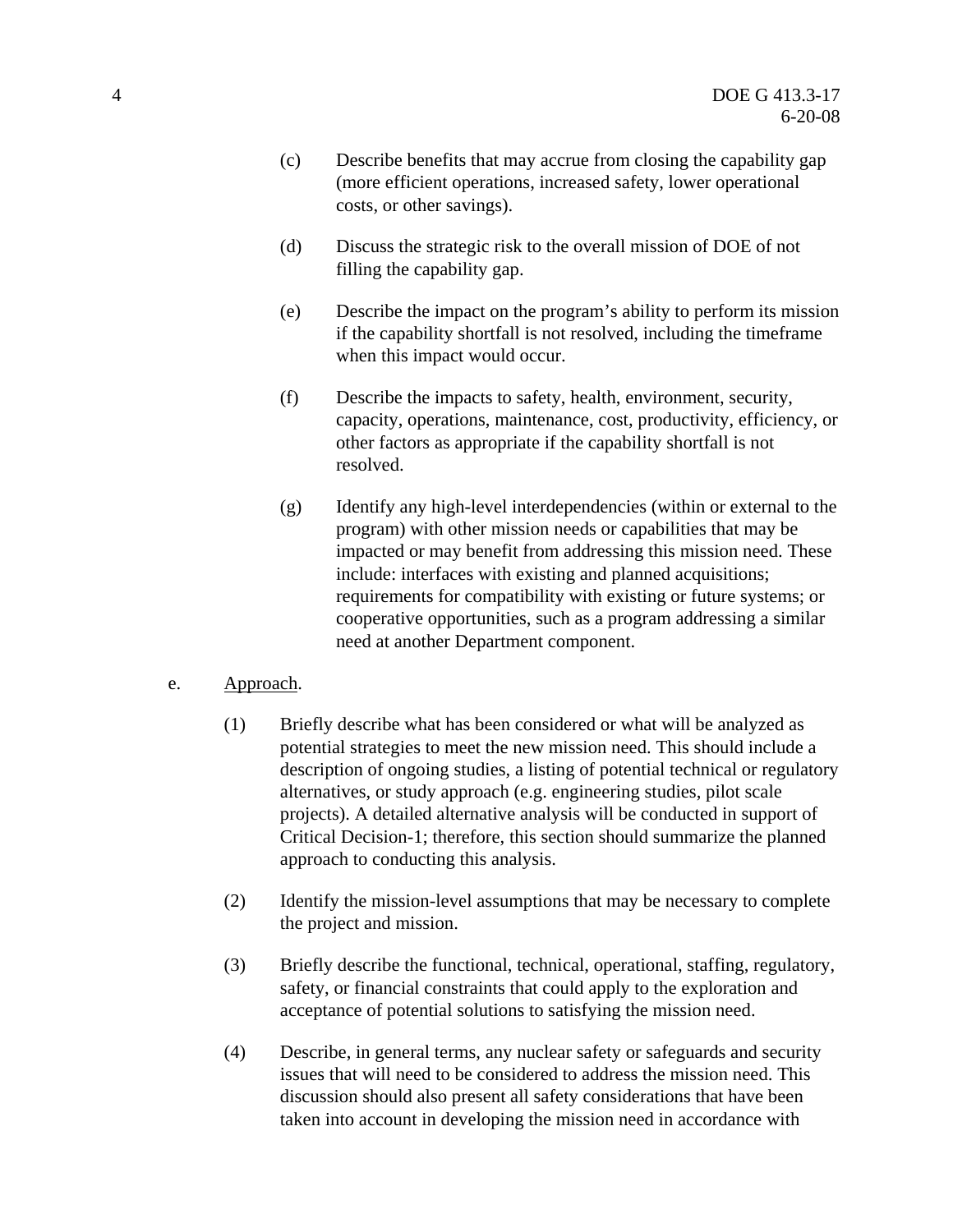Section 3.1 of DOE Standard 1189, Integration of Safety Into the Design Process, dated March 2008. The mission need statement should communicate the expectations for the execution of safety activities during the design process.

# f. Resource and Schedule Forecast.

- (1) Provide a rough order of magnitude estimate of the project cost and schedule ranges to acquire various capability alternatives which address the stated mission need.
- (2) To the extent possible, identify the estimated dates (fiscal year only) for meeting subsequent Critical Decisions.
- (3) To support programmatic strategic planning efforts and budget requests for the five-year planning period, identify the currently projected rough order of magnitude resource planning funding profile with a breakout of project engineering and design funds, and an explanation of funding needs to proceed from Critical Decision-0 to Critical Decision-1. This projection should be based on the high end of the rough order of magnitude estimate for the project to provide an upper bound estimate for the project.

#### 5. MISSION NEED STATEMENT APPROVAL PROCESS.

- a. DOE O 413.3A requires that the Office of Program Analysis and Evaluation within the Office of the Chief Financial Officer review and provide a recommendation regarding approval for mission need statements when the expected cost of a project will exceed \$100M.
- b. To initiate the review, the program Secretarial Officer/Deputy Administrator or an appropriate Federal Headquarters program manager, as designated in writing by the program Secretarial Officer/Deputy Administrator to Program Analysis and Evaluation, submits the mission need statement to the Director of Program Analysis and Evaluation with a copy to the Energy Systems Acquisition Advisory Board Secretariat.
- c. The submittal of the mission need statement to the Program Analysis and Evaluation Director signifies that the Federal program managers responsible for the proposed project endorse the mission need.
- d. The program Secretarial Officer/Deputy Administrator may also submit draft mission need statements to Program Analysis and Evaluation prior to the official submission for informal review and developmental assistance.
- e. All other mission need statements where the expected cost of a project to acquire a capital asset will not exceed \$100M are submitted to the program Secretarial Officer/Deputy Administrator for approval determination.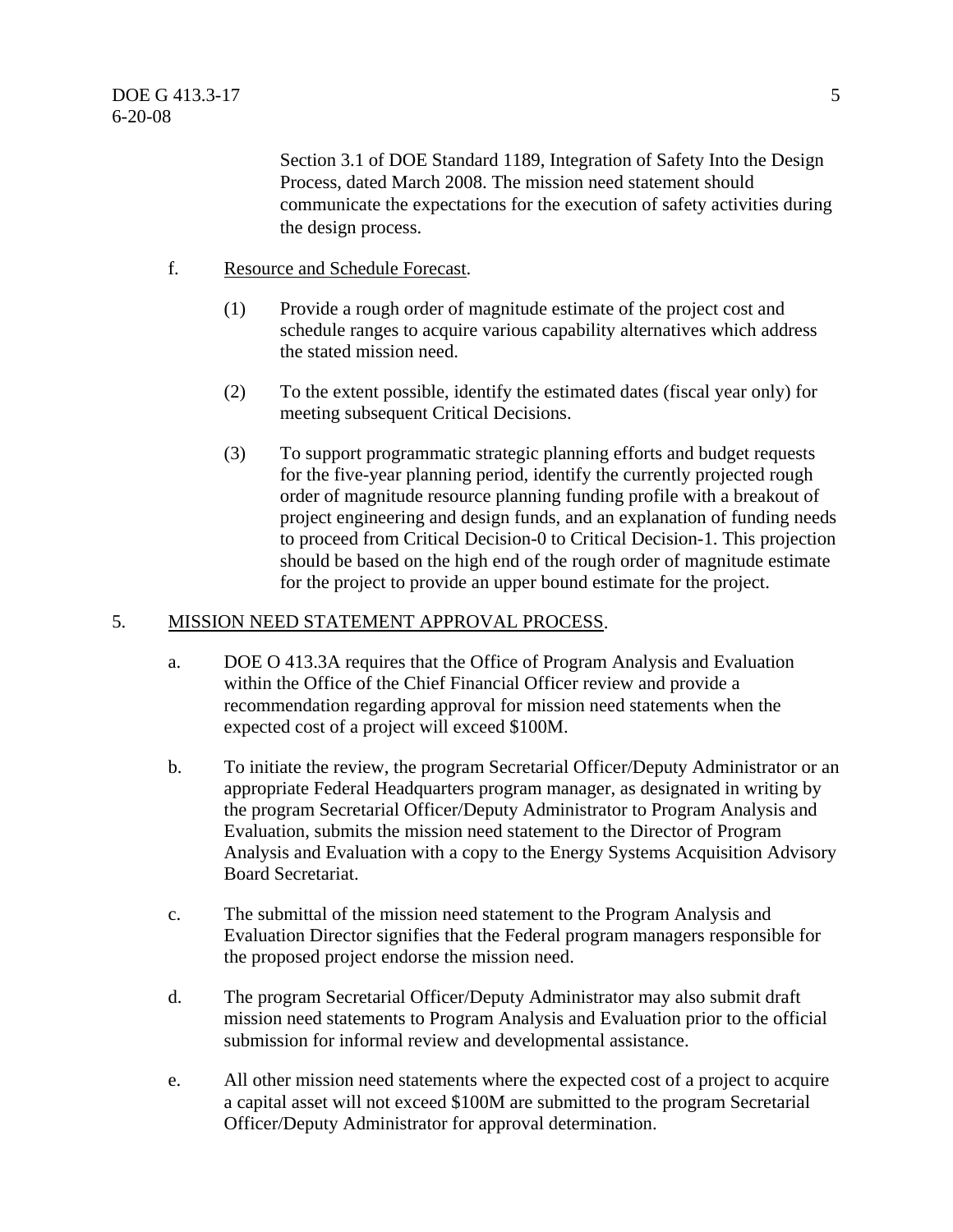# 6. ATTACHMENTS: SAMPLES.

Provided samples are for guidance only and are not to be used for reference information. Samples were extracted from existing mission need statements and altered to fit suggested content contained in this mission need statement guide.

## 7. REFERENCES.

- a. DOE O 413.3A, *Program and Project Management for the Acquisition of Capital Assets*, dated 7-28-06.
- b. Other 413 Guides.

# 8. POINTS OF CONTACT.

- a. Office of Chief Financial Officer, Office of Program Analysis and Evaluation, 202-586-4171
- b. Office of Management, Office of Engineering and Construction Management (OECM), 202-586-1784
- c. Energy Facility Contractors Group (EFCOG), 858-792-6031
- d. National Nuclear Security Administration (NNSA), Office of Project Management and System Support, 202-586-5555
- e. Office of Environmental Management, Office of Project Management Oversight, 202-586-7709
- f. Office of Science, Office of Project Assessment, (202) 586-5430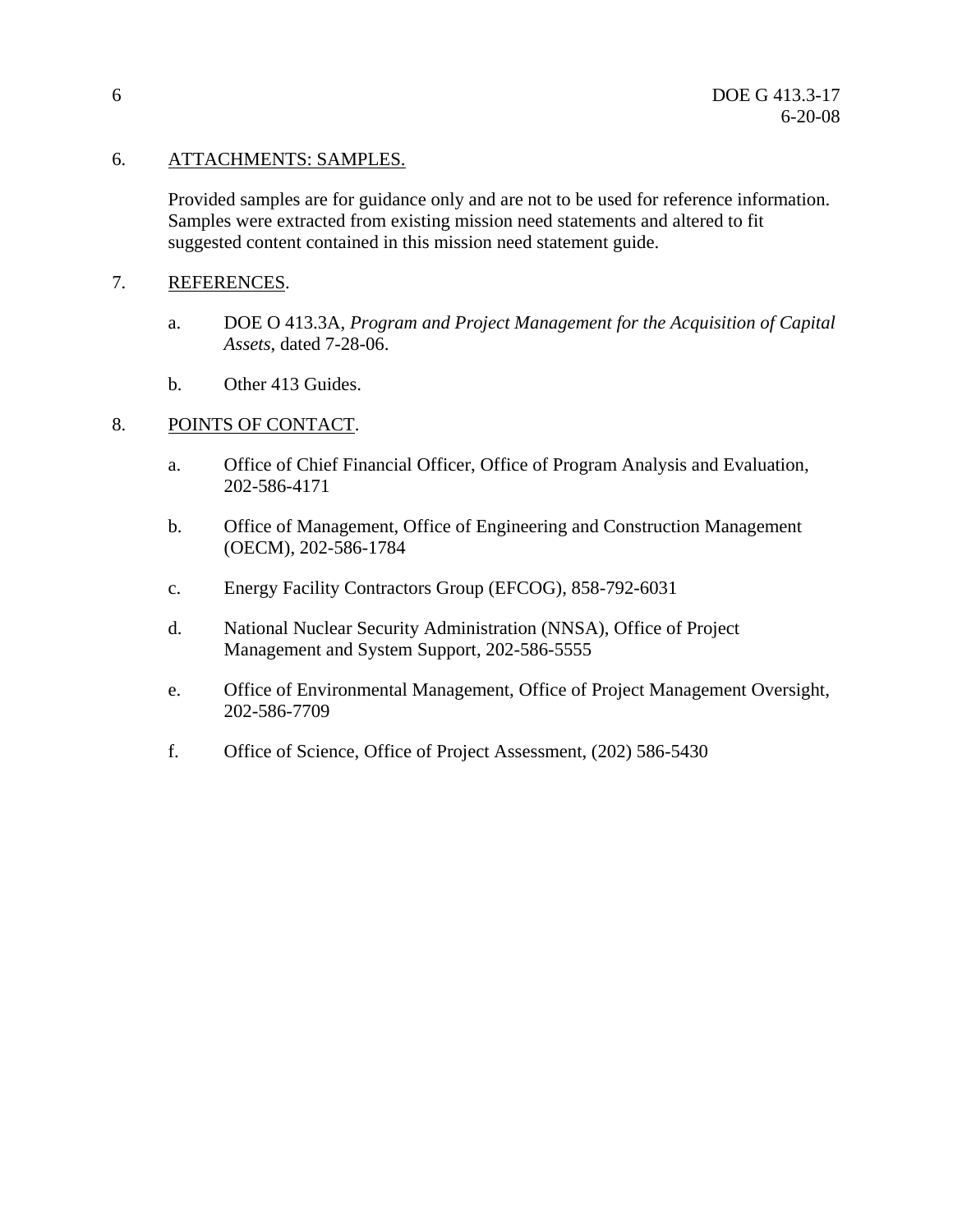## **SAMPLES FOR "STATEMENT OF MISSION NEED" SECTION**

NOTE: Provided samples are for guidance only and are not to be used for reference information. Samples were extracted from existing mission need statements and altered to fit suggested content contained in this mission need statement guide.

## EXAMPLE 1.

An expansion of the Strategic Petroleum Reserve (SPR) to 1.0 billion barrels is essential to address the nation's needs for increasing energy security associated with growing U.S. consumption and import dependence, and to carry out its mission under the Energy Policy and Conservation Act (EPCA), to protect the nation from the adverse impacts of petroleum oil supply disruptions and comply with the nation's obligations under the International Energy Program (IEP).

# EXAMPLE 2.

A need exists to disposition the excess gaseous diffusion buildings at the site, including disposition of process equipment, structures and ancillary buildings and disposition of contaminated soils under the buildings. Fulfillment of this need will accomplish the Department of Energy's (DOE's) specific responsibilities under the 1992 National Energy Policy Act (Title XI, Chapter 28, Decontamination and Decommissioning).

#### EXAMPLE 3.

The site does not have the capabilities to treat contact-handled (CH), large-package mixed low-level waste (MLLW) and remote-handled (RH) MLLW to meet Resource Conservation Recovery Act (RCRA) requirements, Hazardous Waste Management Act requirements, and waste acceptance criteria for disposal onsite at the existing mixed waste disposal trenches, the existing environmental restoration disposal facility, or the future integrated disposal facility. Capabilities are also required to process CH, large-package transuranic (TRU) waste and RH TRU waste to meet waste acceptance criteria for disposal at the Waste Isolation Pilot Plant (WIPP).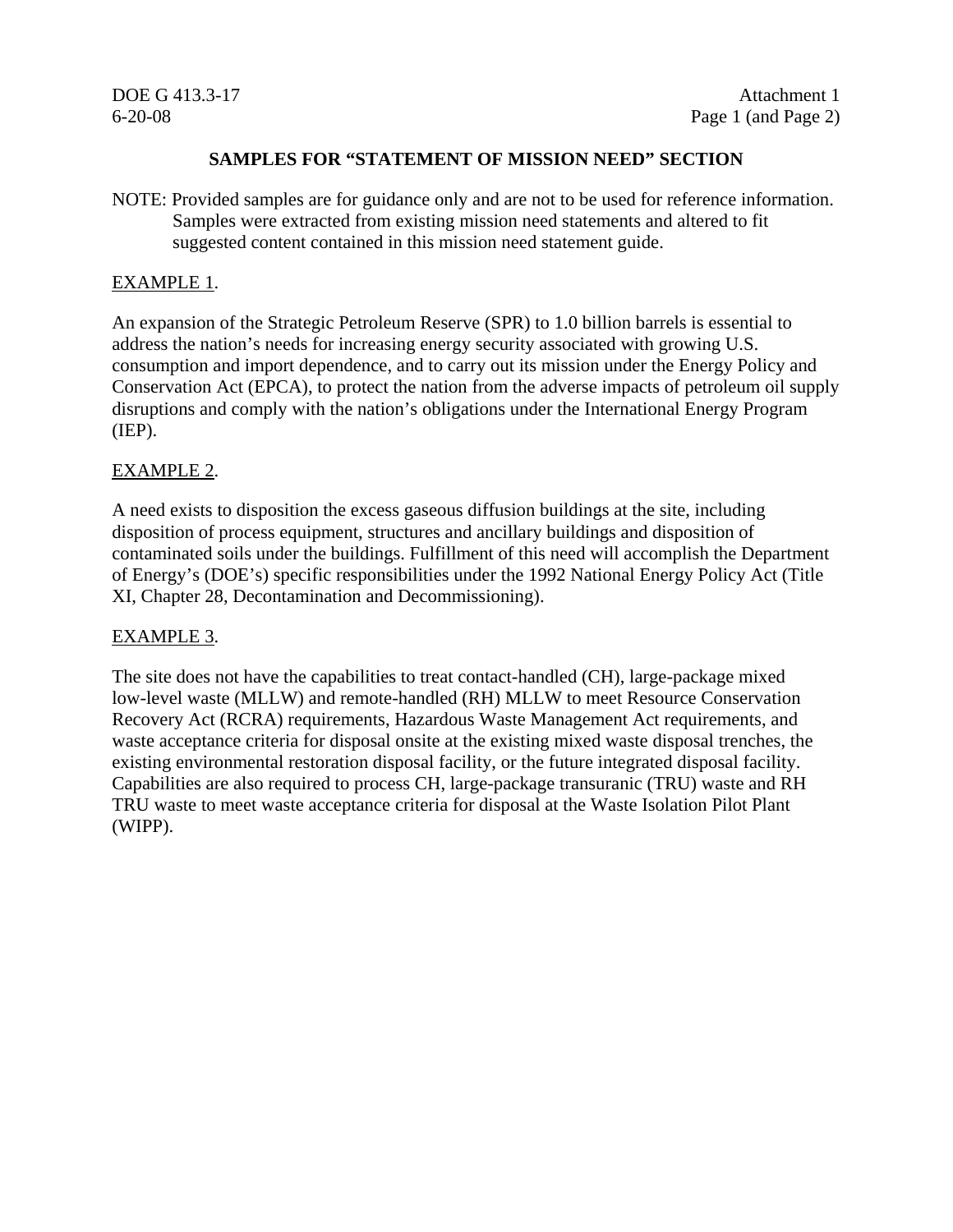## **SAMPLES FOR "ALIGNMENT" SECTION**

NOTE: Provided samples are for guidance only and are not to be used for reference information. Samples were extracted from existing mission need statements and altered to fit suggested content contained in this mission need statement guide.

## EXAMPLE 1 (STRATEGIC PETROLEUM RESERVE EXPANSION).

# Strategic Petroleum Reserve Mission.

The Strategic Petroleum Reserve (SPR) mission is to provide the United States with adequate strategic and economic protection against disruptions in oil supplies. The 1975 Energy Policy and Conservation Act (EPCA) authorized the creation of the SPR. In this Act, Congress declared it to be the policy of the U.S. Government to maintain a stockpile of crude oil and petroleum products, for the purpose of diminishing U.S. vulnerability to the effects of disruptions in petroleum supplies and meeting the U.S.'s obligations under the International Energy Program. The EPCA provided the authorization for a reserve of up to 1 billion barrels; however, current implementation has only been to the 700 million barrel level.

# Strategic Fit of Mission Need.

Since the establishment of the SPR in 1975, both the nation's oil imports and risks to oil supply disruptions have increased significantly. U.S. petroleum imports have more than doubled since 1975 and U.S. crude import dependence has risen from 33 percent in 1975 to over 66 percent in 2005. The Energy Information Administration projects in its Annual Energy Outlook 2007, a continued growth in both the nation's petroleum consumption and foreign import dependence through 2030.

U.S. vulnerability to petroleum supply disruptions has also increased dramatically since 1975 due to increases in terrorism, world petroleum demands, and hurricanes. Since 9/11, world terrorism has increased and has targeted international energy supplies. The petroleum demands of emerging Asian nations such as China and India, have almost eliminated excess oil production capacities worldwide. Hurricanes have also increased affecting both U.S. oil production and refining in the Gulf Coast.

The need for an expansion of the SPR to 1 billion barrels aligns with the 2006 Department of Energy Strategic Plan Theme 1, Energy Security and Strategic Goal 1.1, Energy Diversity. The SPR must be large enough to satisfy the nation's energy needs as well as serve as a national defense reserve. Expanding SPR to 1 billion barrels will directly contribute to enhanced energy security. A larger reserve is necessary to address the nation's economic and security vulnerabilities associated with growing U.S. consumption and increasing import dependence. The mission need also directly contributes to SPR's mission of "provid[ing] the United States with adequate strategic and economic protection against disruptions in oil supplies."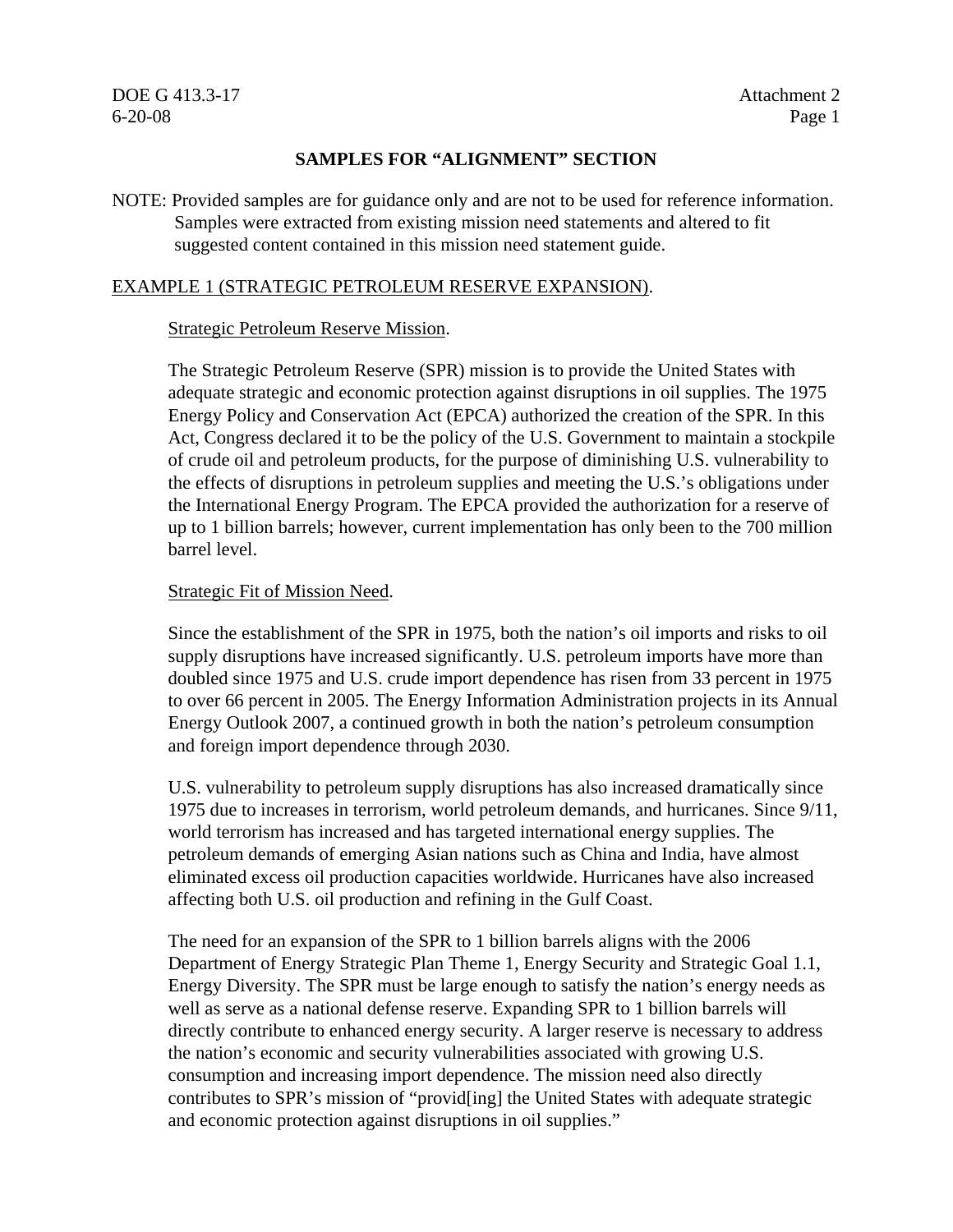# Priority of Mission Need.

SPR expansion is a Presidential priority as announced in the 2007 State of the Union Address. The President's goal is to expand SPR to 1 billion barrels by 2019. However, funding is problematic. Out-year targets for expansion have not been provided yet, so current target level funding will enable the expansion to occur by 2050. In the 2009-2013 Corporate Program Review Integrated Priority List for the Office of Fossil Energy, 1 percent of expansion activities is funded in target. The remaining 99 percent of expansion activities are funded over target.

#### Internal/External Drivers.

The need for an expansion of the Strategic Petroleum Reserve to 1 billion barrels is based on the following drivers:

- The expansion of the Strategic Petroleum Reserve to 1 billion barrels is a legal requirement of the Energy Policy Act of 2005.
- An expansion of the Reserve is necessary to comply with President Bush's National Energy Plan "to ensure that SPR protection is maintained."
- An expansion of the Reserve is necessary for the continued U.S. membership and compliance with the International Energy Program.
- The need for the expansion of the Strategic Petroleum Reserve to 1 billion barrels has been reviewed and concurred by the Secretary of Energy, the White House Principals Coordinating Committee, and the President of the United States.

#### EXAMPLE 2 (PLUTONIUM DISPOSITION).

#### Program's Mission.

The mission of DOE's Office of Environmental Management (EM) is to complete the safe cleanup of the environmental legacy brought about from five decades of nuclear weapons development and government-sponsored nuclear energy research. The Savannah River Site (SRS) currently has in storage a large quantity of plutonium materials without a defined disposition path. The mission of plutonium vitrification is to provide a disposition pathway for the DOE's excess plutonium at the Savannah River Site to meet proliferation resistance standards and disposal criteria at the nation's Monitored Geologic Repository.

#### Strategic Fit of Mission Need.

By establishing a plutonium vitrification capability at SRS, the Department of Energy (DOE) would ensure a defined disposition path for these materials into a geologic repository. The plutonium vitrification (Pu Vit) project is critical to meet the Department of Energy's strategic goal of providing a responsible resolution to the permanent disposal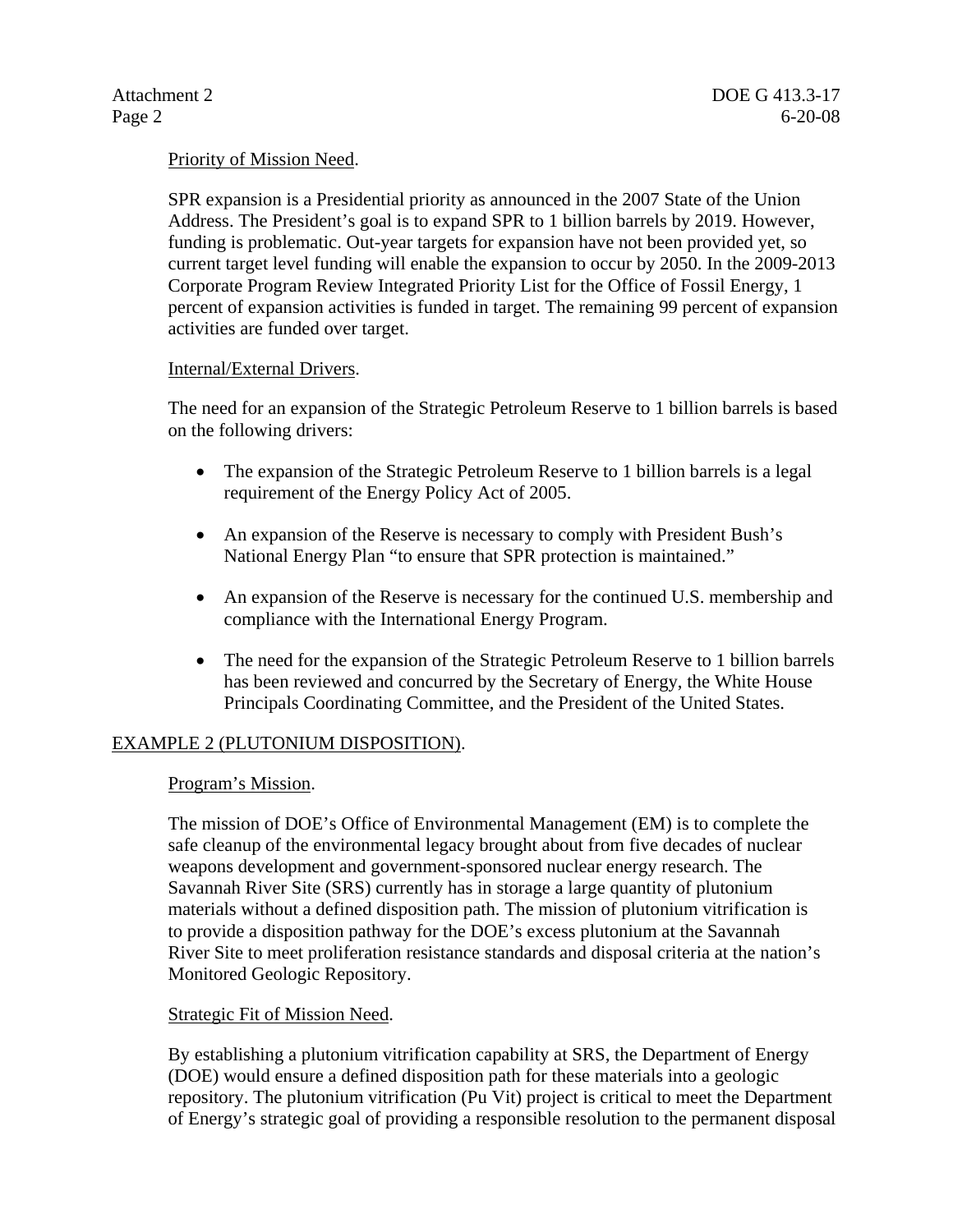of the nation's excess high-level radioactive materials and waste; and to enable the cleanup of Environmental Management (EM) sites by 2025. This project directly supports the DOE 2006 Strategic Plan's Goal 4.1 of completing cleanup of the contaminated nuclear weapons manufacturing and testing sites across the United States.

#### Priority of Mission Need.

The Pu Vit program must complete operations by the end of fiscal year (FY) 2018 to coincide with the Defense Waste Processing Facility (DWPF) operating and deactivation schedule. As a result, this is a time sensitive acquisition in that just a one year delay in the Pu Vit program will extend the operating life of the K-Area Complex at a cost of approximately \$50M (including site support and safeguards and security). A two-year delay in the Pu Vit program will extend the operating life of the K-Area Complex, and the High Level Waste system at cost of approximately \$430M.

#### Internal/External Drivers.

In 1997, the DOE released a "Record of Decision (ROD) for the Storage and Disposition of Weapons-Useable Fissile Materials." The ROD called for a two-pronged disposition strategy where both reactor-burning and immobilization would be pursued for Pu disposition. This strategy allowed flexibility in the disposition of Pu since materials for disposition could be directed to the "best" disposition means (e.g. impurities in certain feeds would make disposition as a reactor fuel impractical). The amended ROD for Storage of Surplus Plutonium documented a decision to consolidate Rocky Flats plutonium storage at SRS. DOE has completed the transfer of plutonium from Rocky Flats to SRS. Public Law 107-107, Section 3155, Disposition of Surplus Defense Plutonium at Savannah River Site, Aiken, South Carolina, requires a disposition pathway out of South Carolina for all plutonium transferred to SRS.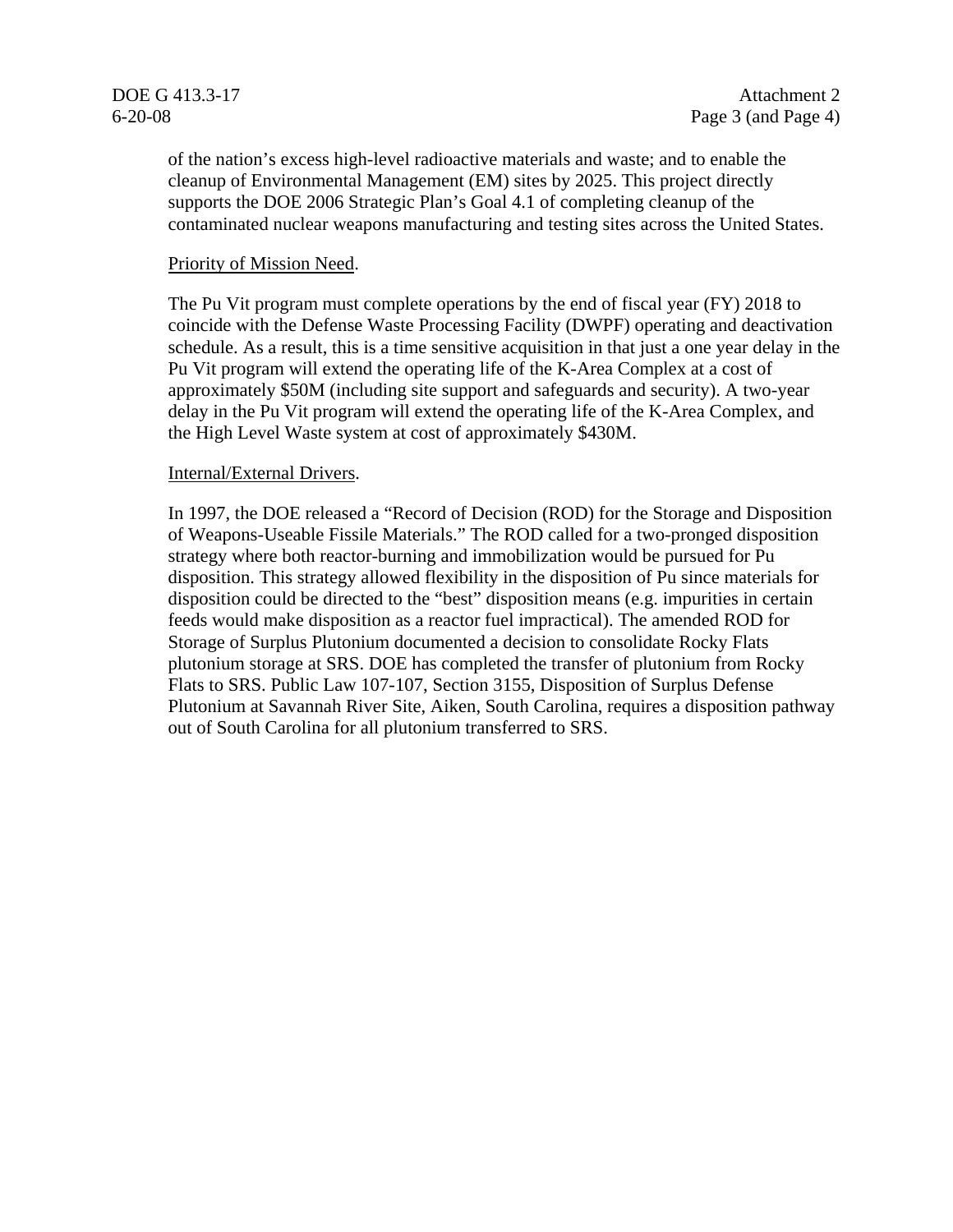# **SAMPLES FOR "CAPABILITY GAP" SECTION**

NOTE: Provided samples are for guidance only and are not to be used for reference information. Samples were extracted from existing mission need statements and altered to fit suggested content contained in this mission need statement guide.

#### EXAMPLE 1 (STRATEGIC PETROLEUM RESERVE EXPANSION).

#### Capability Gap (Defined as Days of Import Protection).

In the Energy Policy and Conservation Act of 1975, Congress specified that the Strategic Petroleum Reserve should be initially sized to provide approximately 90 days of net U.S. petroleum imports (i.e. equivalent to the highest 3 consecutive months of imports over the prior 2 years). During its development, the SPR's import protection reached a high of 118 days in 1985. Since then the import protection level has fallen substantially due to the rate of increasing U.S. petroleum consumption and import dependence. In 2000, the President's National Energy Plan expressed this decline as a major problem and directed that the Secretary of Energy work closely with Congress "to ensure that the SPR protection level is maintained."

In December 2001, the President directed the Secretary of Energy to fill the Reserve to its current capacity of 700 million barrels in the interest of Energy Security. The Reserve achieved the target of 700 million barrels in August 2005, providing the nation with approximately 60 days of emergency stocks. The Energy Information Administration projects a continued growth in both the nation's petroleum consumption and foreign import dependence through 2030. Based on EIA's Annual Energy Outlook 2007, the import protection of a 700 million barrel reserve will deteriorate to 52 days by 2020 and 43 days by 2030. An expansion of the SPR to 1 billion barrels would be necessary to maintain the SPR's import protection, achieving 72 days in 2020 and 61 days in 2030.

#### Other Potential Capabilities.

Because DOE operates and maintains the SPR, DOE is the correct agency to create and possess the capability of SPR expansion. DOE has no other means to address the capability gap other than initiating and completing activities that result in expansion. However, other private entities may have the potential to help fill the gap. The gap can be addressed by increasing private industry stockpiles, and this can potentially be accomplished providing incentives to industry to increase inventories.

#### Benefits from Closing the Gap.

In 2005, a cost-benefit analysis of SPR size was initiated to determine whether increasing the size of the SPR would have expected benefits exceeding costs. This assessment was conducted using Oak Ridge National Laboratory's DIS-Risk model, a probabilistic tool for measuring the impact of severe crude oil market disruptions on the U.S. economy. The study assessed the added energy security provided by SPR sizes up to 1.5 billion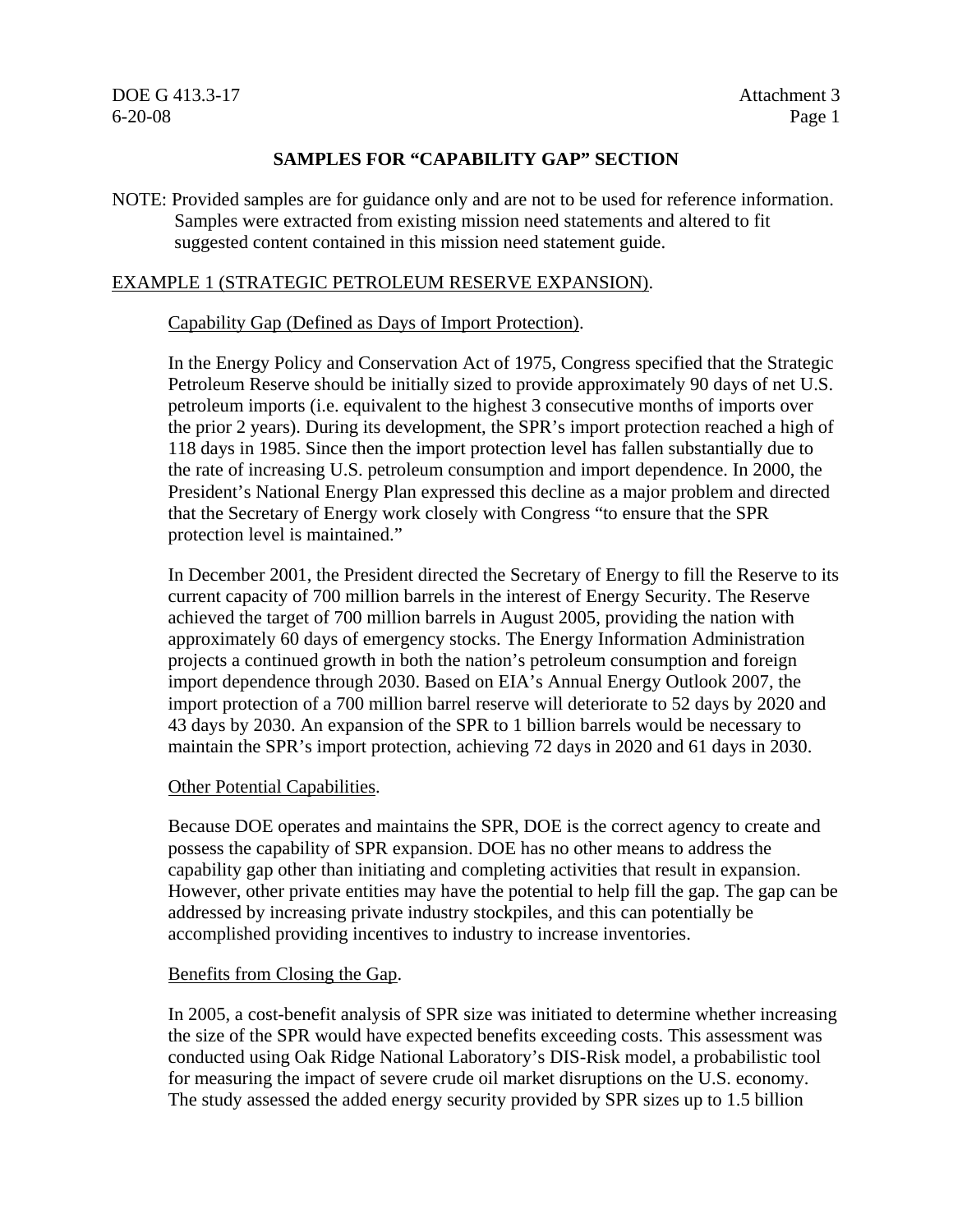barrels and drawdown rates up to 11 million barrels per day and compared those to the incremental costs of developing a larger Reserve. The results were:

- Under Base-Case assumptions, expansion up to and beyond 1.5 billion barrels yield **POSITIVE** net economic benefits.
- The expansion of the SPR from 700 million to 1 billion barrels was estimated to provide an expected net benefits of \$14 billon to the nation.
- For the sensitivity cases, the expected net economic benefit of a 1 billion barrel reserve ranges from \$2.5 billion to \$27 billion.
- The net expected benefits of a 1 billion barrel SPR far exceeded the expected benefits of the prior 1990 Size Analysis, as shown below.

The SPR is the cornerstone of the U.S. energy security program. The U.S. is, and will continue to be for the foreseeable future, heavily dependent on foreign petroleum. Furthermore, OPEC will continue to dominate petroleum supplies and world oil markets for the foreseeable future. The vulnerability of the U.S. with respect to its dependence on petroleum imports and OPEC's control of petroleum supplies, make the mission of the Reserve very important. The U.S. needs a strong Strategic Petroleum Reserve to:

- Significantly reduce the impacts on the U.S. economy in the event of a petroleum supply disruption.
- Provide a strong deterrent to reduce the probability of politically motivated supply disruptions.
- Assist in protecting the overall interests of the U.S. and its partners under the Agreement on an International Energy Plan.
- Support the fuel needs of the U.S. military when needed. The SPR must be sufficient in size and drawdown capability to meet the nation's energy security needs—both today and in the future.

# Impact if Gap is Not Resolved.

If CD-0 is not authorized to support project inclusion in the FY 2008 budget, expansion of the SPR will be delayed and the result will be:

- Non-adherence to the legal requirements as set forth in the EPACT.
- Non-supportive of the President's National Energy Policy.
- In violation of the IEA Treaty with respect to the 90-day stockpile obligation after 2022.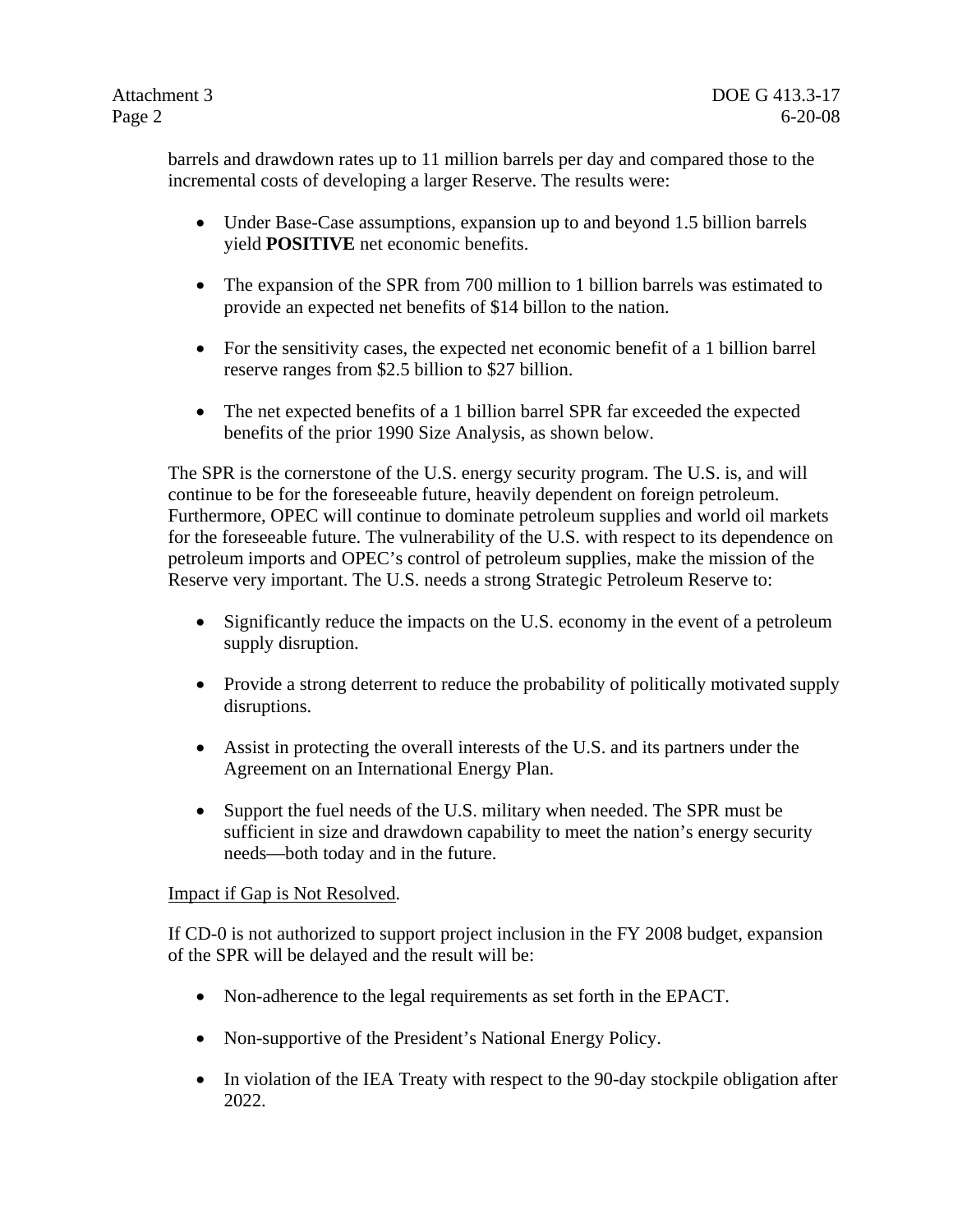- Decreased SPR drawdown capability in proportion to the U.S. import rate.
- Increased likelihood of a disruption exhausting the Reserve prior to resolution of the crisis, or leaving the Reserve at an ineffectual size during a prolonged period of refill.
- Increased likelihood of failure to use the Reserve in a timely manner out of concern that oil will be more critically needed later.

#### High-Level Interdependencies.

The Department of Defense currently owns approximately 6 million barrels of crude oil within the SPR to be used solely for national defense purposes.

Under the FY 1993 Department of Defense Appropriations Act (P.L. 102-396, section 9149), \$125,625,000 was appropriated to purchase crude oil for storage in the Reserve. Upon the appropriate Presidential finding under section 161(d) of the Energy Policy and Conservation Act and the recommendation of the Secretary of Defense, this oil is to be drawn down and distributed to the Department of Defense for "its use, sale, or exchange." This oil can be delivered from the Reserve directly to refiners with DoD contracts to supply military fuel.

The existence of a secure, government-owned reserve affords the President much greater flexibility in considering and undertaking an unlimited range of military options than would be the case if critical military fuel requirements were dependent solely upon the world oil market's supply.

#### EXAMPLE 2 PLUTONIUM DISPOSITION.

#### Capability Gap.

DOE had planned on constructing a mixed oxide fuel fabrication facility (MFFF) and a plutonium immobilization plant (PIP) at SRS. In 2002, DOE decided to continue with MFFF but to cancel the PIP due to budgetary constraints. This left approximately 13 metric tons (MT) of Environmental Management-owned plutonium materials without a defined disposition path.

#### Other Potential Capabilities.

Because DOE operates and maintains the nuclear weapons stockpile, including production and ultimate disposition of the stockpile and excess material, DOE is the correct agency to develop the plutonium disposition capability for the identified excess plutonium. DOE has no other means to address the capability gap other than initiating and completing activities that result in disposition of the plutonium through a geologic repository.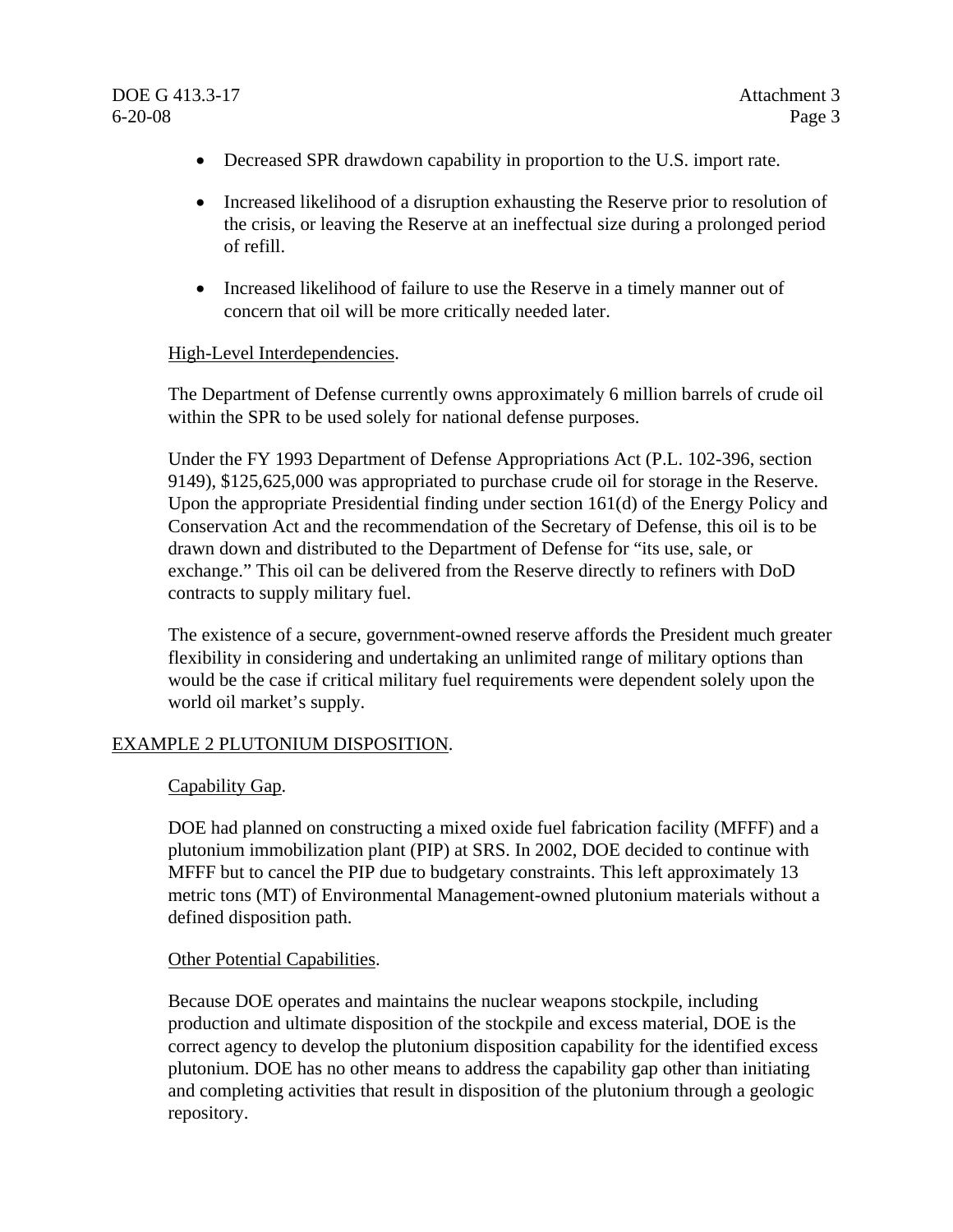# Benefits from Closing the Gap.

The National Academy of Sciences (NAS) Committee on International Security and Arms Control issued a report in 1994 that concluded that the continued stockpiling of weapons-usable fissile materials by the United States and Russia represented a "clear and present danger to national and international security." In this report, the NAS identified several objectives for the United States for the storage and disposition of excess fissile material. The NAS also recommended that the plutonium (Pu) for disposition should be "roughly as inaccessible for weapons use as the much larger and growing quantity of Pu that exists in spent fuel from commercial reactor." The metric for this degree of inaccessibility became known as "the spent fuel standard."

Disposition of the 13 MT of excess plutonium via the vitrification will result in

- Disposition of the plutonium in a theft and proliferation resistant form.
- Reduced costs for the long term safe and secure storage of the immobilized material.
- Reduced potential for proliferation of excess plutonium and security threats to the material.
- Ultimate disposition of the material in accordance with government agreements and legal requirements to remove the material from the SRS.

#### Impact if Gap is Not Resolved.

Based on DOE decision to cancel the Plutonium Immobilization Plant in 2002, Office of Environmental Management (EM) has approximately 13 MT of plutonium in approximately 25 MT bulk materials without a defined disposition path.

A large amount of this inventory is stored at the SRS. The material would continue to be stored onsite with attendant costs for safeguards and security and related storage costs (totaling approximately \$35M per year). Eventual disposition of the material will be required in accordance with legal drivers. Ongoing storage of the material could eventually conflict with SRS programs and decisions related to HLW treatment and planned facility closure.

#### High-Level Interdependencies.

The Pu Vit concept relies on the "spent fuel standard" in establishment of proliferation resistant packaging of the excess plutonium. This concept relies on the high-radiation nature of immobilized HLW as the barrier to prevent tampering and intrusion into the disposal container. This self protection feature can be obtained only from immobilized HLW produced from the DWPF. Therefore, the Pu Vit concept is dependent on the DWPF to provide immobilized HLW as an interdependent design feature.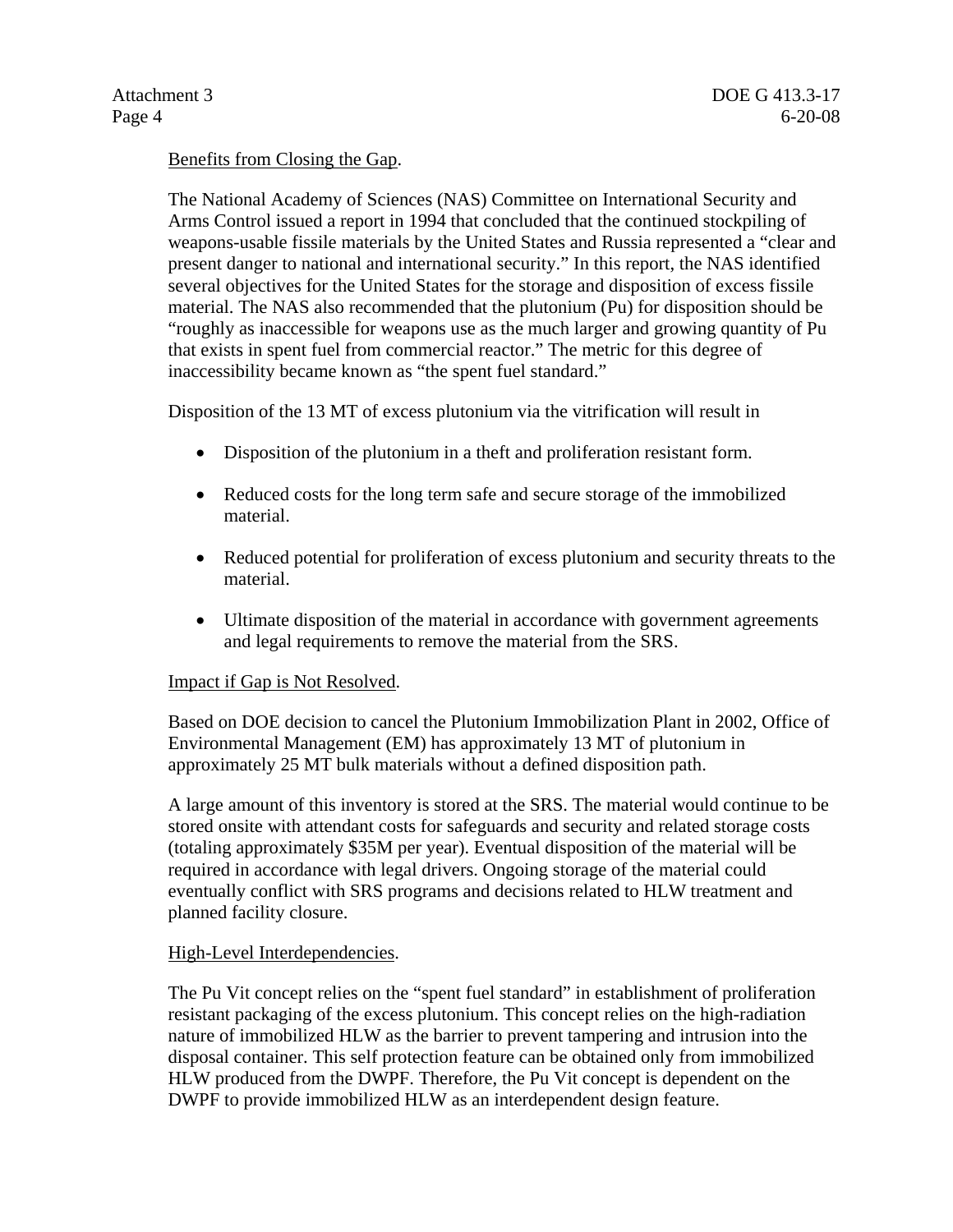# **SAMPLES FOR "APPROACH" SECTION**

NOTE: Provided samples are for guidance only and are not to be used for reference information. Samples were extracted from existing mission need statements and altered to fit suggested content contained in this mission need statement guide.

# EXAMPLE 1 (STRATEGIC PETROLEUM RESERVE EXPANSION).

# Planned Approach.

The planned approach for conducting the CD-1 alternatives analysis is outlined within the mandates of the Energy Policy Act of 2005. It requires the Secretary of Energy to complete an environmental review and site selection process for the expansion of the SPR to 1 billion barrels. Section 303 of the Energy Policy Act states:

"Not later than 1 year after enactment, the Secretary of Energy shall complete a proceeding to select, from sites that the Secretary has previously studied, sites necessary to enable acquisition by the Secretary of the full authorized volume of the SPR.

"The Secretary of Energy shall first consider and give preference to the five (5) sites assessed in the Draft EIS of 1992 (DOE/EIS-0165-D). The Secretary, in his discretion, may select other sites as proposed by a State where a site has been previously studied by the Secretary to meet the full authorized volume of the SPR."

As required by EPACT Section 303, DOE will limit its review of potential new sites for expansion of the SPR to sites that DOE addressed in the 1992 draft EIS and sites proposed by a state in which DOE has previously studied a site. The following five sites met those conditions and were considered in the draft EIS:

- Richton, MS, and Stratton Ridge, TX, which were addressed in the 1992 draft EIS;
- Chacahoula and Clovelly, LA, which the Governor of Louisiana requested that the Secretary of Energy consider; and
- Bruinsburg, MS, which the Governor of Mississippi requested that the Secretary of Energy consider.

On September 1, 2005, DOE issued a Notice of Intent (NOI) to prepare an Environmental Impact Statement (EIS). In the Notice of Intent, DOE proposed to expand storage capacity at three of the four existing SPR storage sites and the development of one of new storage site in the Gulf Coast region. DOE completed its public scoping process on December 19, 2005.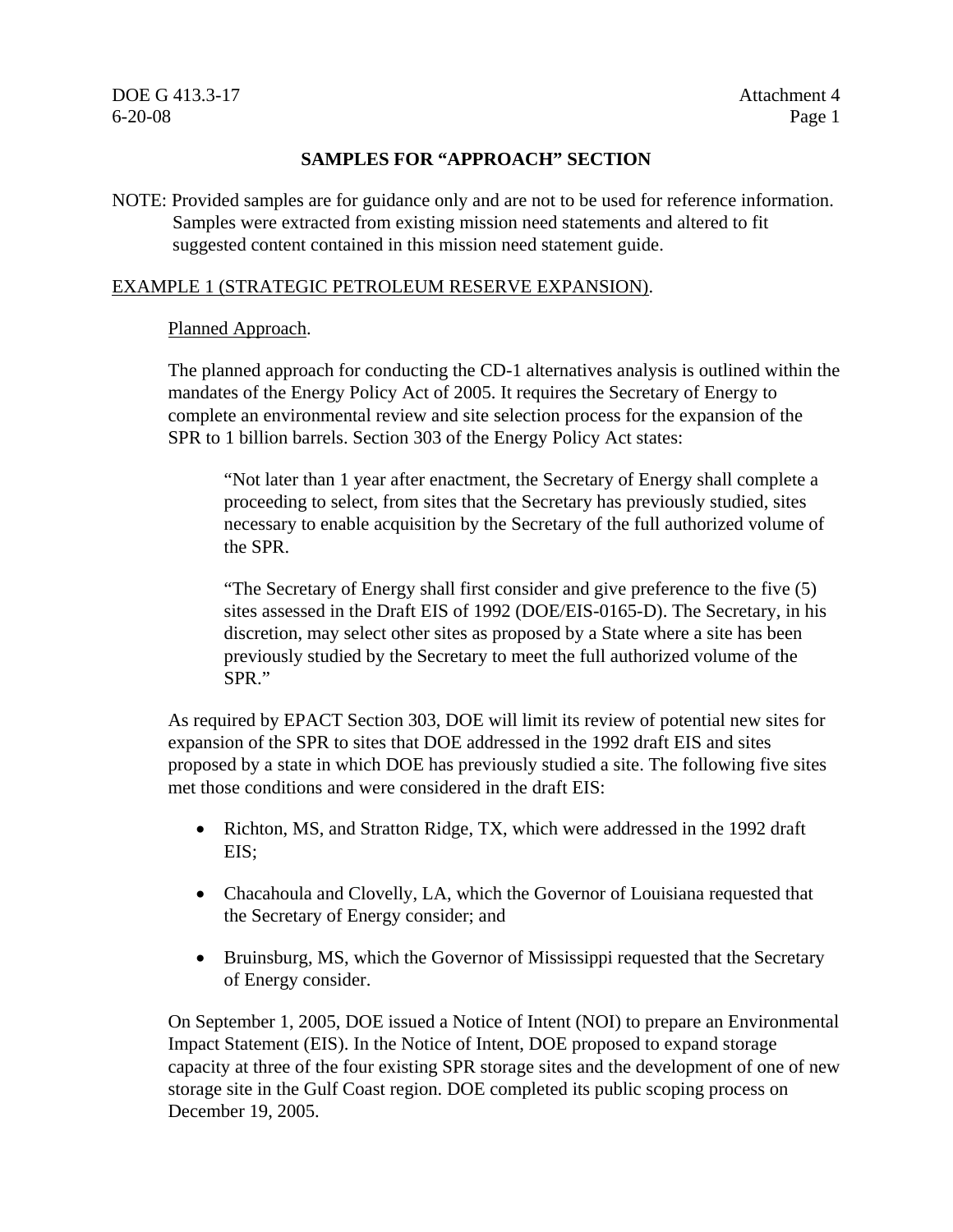On May 19, 2006, DOE completed and issued the Draft EIS addressing potential expansions of 3 existing SPR sites and 5 new site candidates. The main environmental risks to the project are related to facility development in wetland areas, brine disposal from solution mining operations, air quality impacts and potential oil spills. In the evaluation and selection of sites for expansion DOE will use 4 primary criteria:

- SPR distribution capabilities
- project technical risks—geotechnical, construction and hurricane
- environmental impacts
- projected life cycle costs

In addition, DOE decision making did take into consideration the potential operational impacts associated with existing commercial operations.

#### Assumptions.

The SPR Expansion Project will be based on the continuation of the same major policies utilized in the implementation of the current 700 million barrel Reserve including: U.S. Government ownership (storage facilities and petroleum); Centralized Gulf Coast Reserve; underground salt dome storage technology; crude oil storage only.

The SPR will continue to develop and store petroleum in underground salt dome formations in the Gulf Coast. These facilities provide the highest security and safety, lowest environmental risks, and lowest development and operational costs for large petroleum stockpiles.

The SPR currently has 4 storage sites with a combined capacity of 727 million barrels. The SPR expansion project will increase the SPR storage capacity from 727 million barrels to 1 billion barrels and the maximum SPR drawdown rate from 4.4 million barrels per day to approximately 6 million barrels per day.

The SPR will give first consideration to expansions to existing sites which capitalize on existing site infrastructure and operations and thereby minimize development time and construction and operations costs. However, one or more new sites will need to be developed to achieve the 1 billion barrel capacity.

The total storage capacity of any existing or new sites will be limited to approximately 250 million barrels due to security issues and limitations on the commercial distribution.

# Constraints.

Technical Risks. The technical risks associated with the development and operation of salt dome storage facilities are considered relatively minor.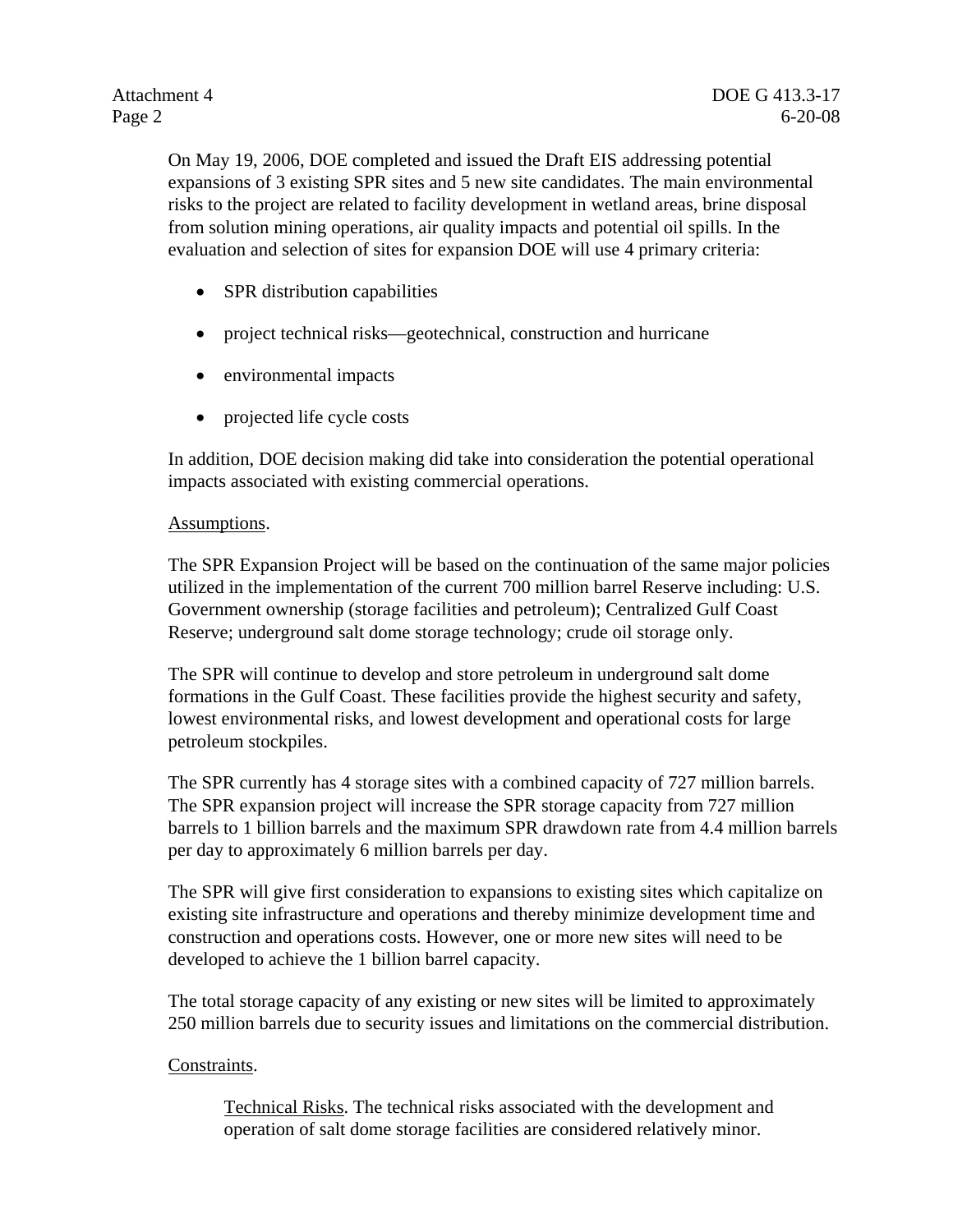The SPR program has developed five salt dome storage sites between 1976 and 1991. The SPR Project Management Office has considerable experience in the design, construction, cavern solution mining and operations of salt dome storage sites. From this experience, the SPR has learned a number of lessons and standardized its design in a number of areas which will be applied to the new site developments (i.e. control systems, pumping systems, cavern well design, security systems, brine storage tanks, etc).

The SPR utilizes the Sandia National Laboratory as its geotechnical program support. The Lab has done site characterizations of all existing SPR sites to assure good salt dome integrity and stability and will provide additional geotechnical studies to assure integrity and stability of the new sites.

Sandia has also done extensive studies on solution mining and developed computer programs to use in the development of new caverns to control the size and shape of the caverns.

There are no advanced technologies in the construction of its storage facilities. The SPR utilizes existing petroleum industry technology of which most is off-the-shelf technology.

#### Safety Risks.

The risk of injury or death to workers in the construction of new domes would be similar to that of workers in an industrial environment, e.g., offshore drilling operations. These risks will be described and analyzed in the Risk Assessment for the expansion of the Reserve in the next critical decision document.

# Cost Risks.

There are always cost risks to a major project. The current project cost has been based on completed conceptual designs and includes a 25 percent contingency in accordance with DOE cost estimating guidelines.

One major cost risk lies in the future cost of drilling and construction materials and labor in the petroleum industry. Due to the increased demand for oil exploration in the oil industry, the cost of drilling has more than tripled in the last 2 years and the cost of materials and labor have doubled. SPR cost estimates have been based on these escalated prices.

#### Schedule Risks.

The SPR projects the expansion of the SPR to 1.0 billion will be completed by 2019. Achievement of this schedule depends largely on receiving the necessary funding by Congress.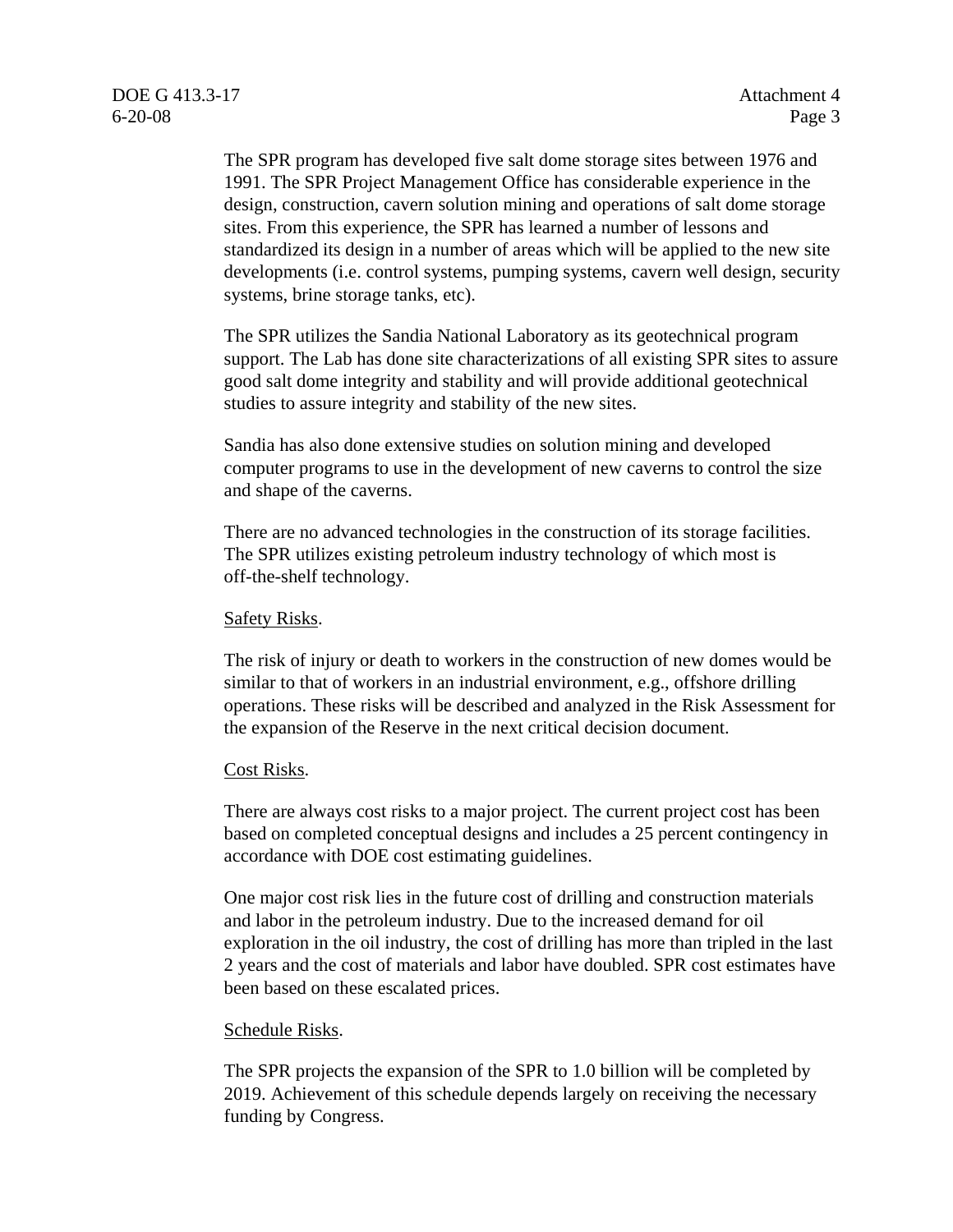#### Legal Risks.

There are no known legal or litigation issues that would affect the planning or execution of the project. Section 154(a) of EPCA provides for the creation of a SPR capable of storing up to 1 billion barrels of petroleum, and Section 159(f) authorizes the Secretary of Energy, in order to develop the Reserve, to acquire the necessary land or interests in land by purchase, condemnation, or otherwise, and to construct, purchase, lease or otherwise acquire storage and related facilities.

## EXAMPLE 2 PLUTONIUM DISPOSITION.

#### Planned Approach.

In 2003, the Assistant Secretary for Environmental Management requested that Savannah River Operations Office perform a feasibility study for vitrification of plutonium and to identify which existing SRS facility would be proposed for the installation of a vitrification capability. The study has been completed and proposes that the vitrification capability should be installed in the K-Area Complex.

To prevent the extension of Defense Waste Processing Facility (DWPF) operations and impact the site's critical path to closure, the Savannah River Operations Office (SR) is requesting to initiate a project to install a Pu Vit capability in the K-Area Complex to vitrify excess plutonium at SRS.

The K-Area Complex was designed, built, and operated as a nuclear production reactor. On completion of the production mission, the facility was placed in a cold standby condition, for more than 10 years.

The facility currently serves a Category 1 nuclear material storage facility and has a planned storage mission in this capacity until approximately 2020. Materials currently stored in the K-Area Complex include un-irradiated highly enriched uranium (HEU), heavy water, and plutonium.

The current plans call for the removal of un-irradiated HEU in calendar year 2007. In addition, there are small groups of materials stored in adjacent storage areas to the materials described but they do not occupy significant portions of the facility. The SRS Plutonium Vitrification Project, K-Area Complex, will install the equipment listed below, and will perform modifications to facility infrastructure as indicated.

The plutonium vitrification process is broken down into the following building blocks:

- material receipt,
- oxidation,
- feed preparation,
- milling/mixing,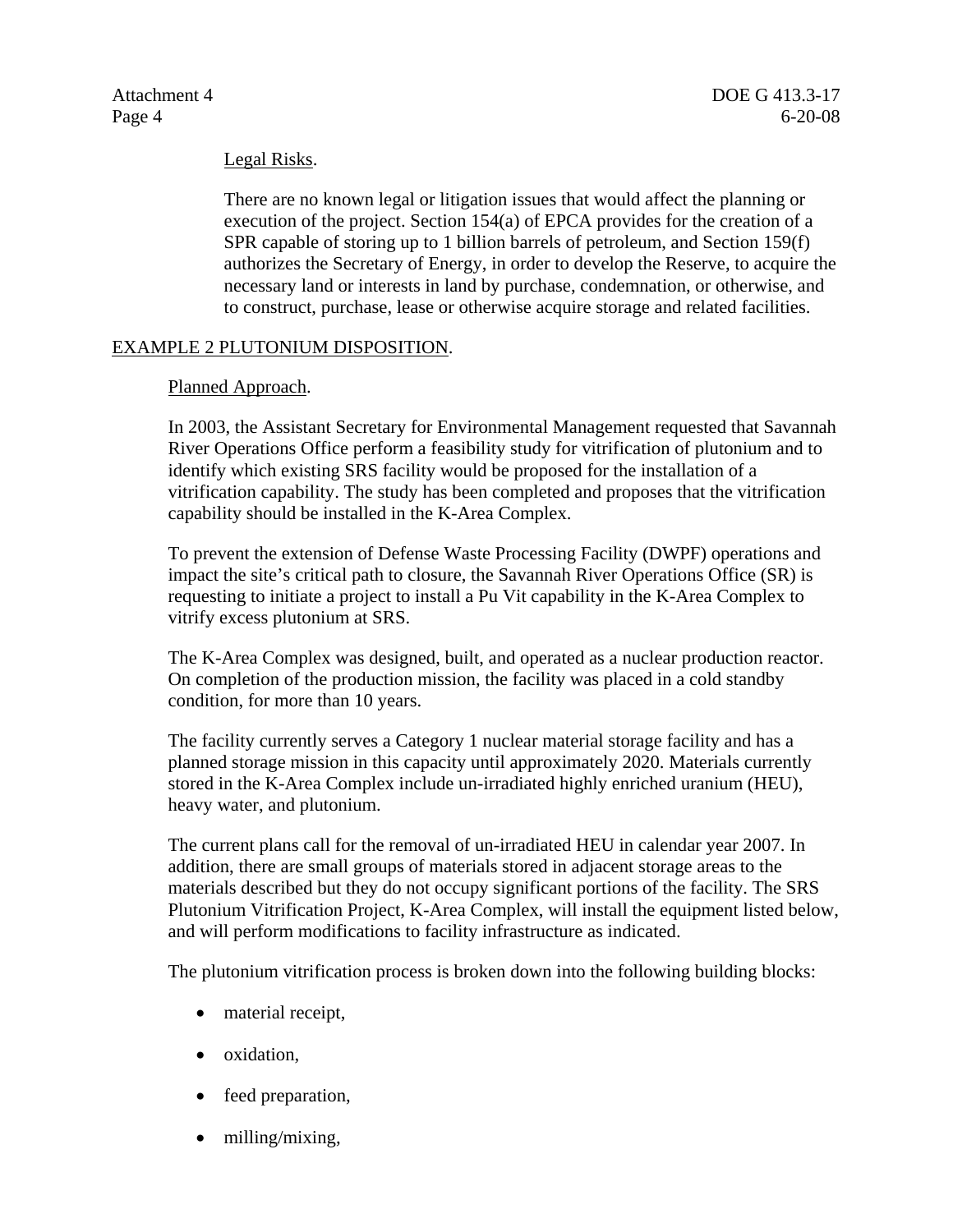- vitrification,
- bagless transfer,
- magazine loading/storage, canister loading/shipping,
- DWPF modifications.
- non-nuclear material handling,
- waste handling/loading,
- balance of plant, and
- disassembly of green fuel (alternate).

DOE chartered a team to evaluate options for immobilization of surplus weapons-useable plutonium. An initial list of over 70 technologies and immobilization forms was assembled. This list was further consolidated by grouping technologies and forms into related categories until 16 distinct immobilization forms resulted.

The sixteen forms were ranked with borosilicate glass, titanate-based ceramics (e.g. Synroc), and a glass-bonded zeolite being ranked 1, 2 and 3, respectively.

Following the ranking process, it was recommended that borosilicate glass and titanate-based ceramics be further pursued. The team also determined 5 means in which both the glass and ceramic immobilization forms could be dispositioned to meet the spent fuel standard. The five disposition methods include:

- Glass can-in-canister—where small cans of Pu glass would be produced in an immobilization facility and dispositioned in a high level waste glass canister in which the small cans were surrounded by high activity waste glass.
- Ceramic can-in-canister—where small cans of Pu ceramic would be produced in an immobilization facility and dispositioned in a high level waste glass canister in which the small cans were surrounded by high activity waste glass.
- Glass produced in an adjunct DWPF melter—where glass containing Pu and radioactive Cs would be produced in a melter co-located with the current DWPF melter.
- Glass produced in Greenfield facility—where a new facility would be built to produce a glass containing Pu and radioactive Cs.
- Ceramic produced in Greenfield facility—where a new facility would be built to produce a ceramic containing Pu and radioactive Cs.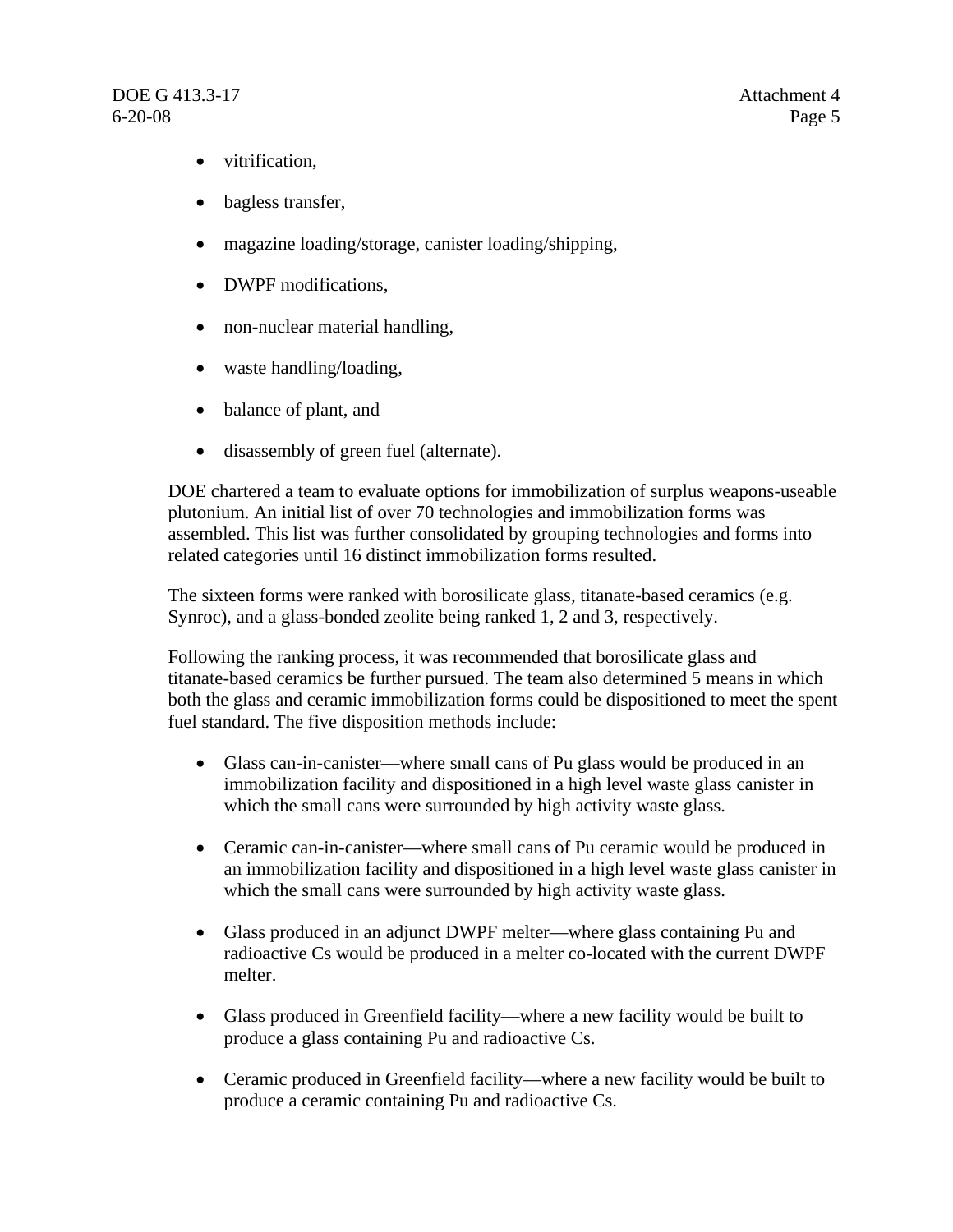The five disposition variants were further evaluated and the glass and ceramic can-in-canister variants were determined to be the most cost effective, offer a higher degree of timeliness for implementation, and have a higher technical feasibility.

It should be also be noted that both the ceramic and glass forms were thought to be viable by the peer review panel. The panel noted that "the limited information currently available indicates that both the baseline glass and ceramic forms have the potential to provide acceptable waste forms for timely accomplishment of the objectives of the disposition mission" and that "the panel does not anticipate any show-stoppers in implementing either approach."

#### Assumptions.

The Pu Vit capability is assumed to be located at the SRS. While other sites have nuclear facilities capable of being modified to accept installed equipment and provide a functionally operable facility, this would require the packaging, shipment, and receipt of the plutonium that is beyond the capability of many sites, particularly closure sites where the introduction of plutonium for treatment is considered politically impractical. Further, SRS has an operating HLW vitrification capability necessary to meet the "spent fuel standard."

#### Constraints.

#### Technical Risks.

Ultimately, both the ceramic and glass forms were deemed to be viable by the peer review panel. The panel noted that with the information available, both the baseline glass and ceramic forms had the potential to provide acceptable waste forms for timely accomplishment of the objectives of the disposition mission.

The panel did not anticipate any show-stoppers in implementing either approach. Both were thought to be at about the same level of technical maturity and that technical issues were manageable.

The principal technical issue identified for the glass was the development of the high temperature induction heated platinum melter. This technical risk has now been significantly mitigated through follow-on development efforts on this melter system in the americium/curium (Am/Cm) Vitrification (Vit) program.

The primary technical uncertainty associated with the ceramic was the ability to produce a "consistently and demonstrably acceptable product across the expected range of feeds." This uncertainty becomes even more pronounced in the current Office of Environmental Management (EM) Pu disposition material study where a smaller quantity of Pu with higher impurity levels are anticipated as feeds.

Additionally, the panel concluded that repository acceptance of the glass form should be certifiable by building on existing methodologies for high level waste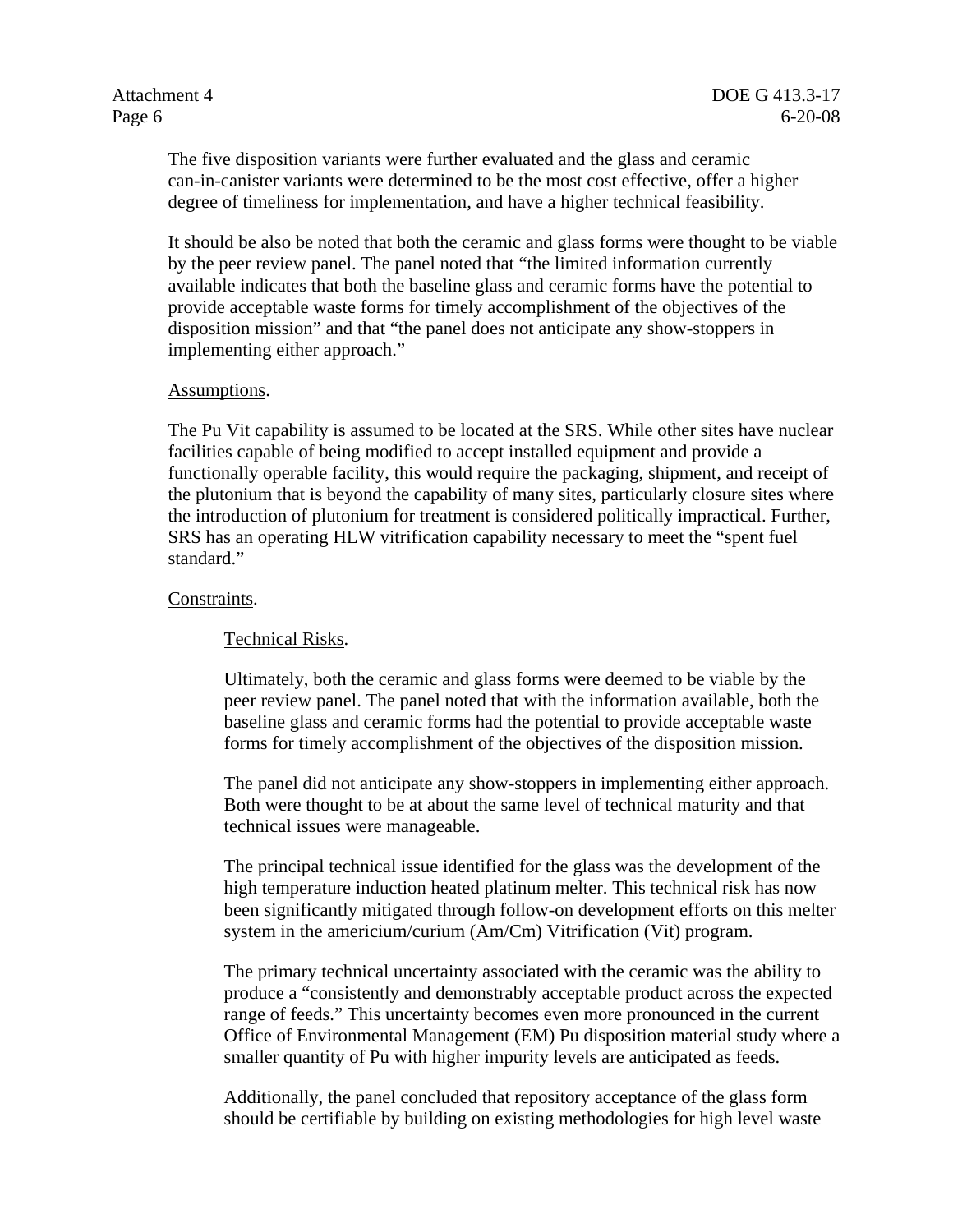(HLW) glass. However, demonstration of consistent performance and qualification of the ceramic would be more complex due to the heterogeneous nature (i.e. multiple crystalline phases) of the crystalline ceramic.

#### Safety Risks.

Plutonium vitrification will be a nuclear operation conducted in a nuclear facility. Risks to worker include those risks associated with nuclear facilities (radiation exposure) as well as working with complex mechanical, chemical, and thermal processes. The nature of these facilities is well understood within the DOE and at the SRS. Risks to the public include radiation exposure from an accidental release of radioactive material that would be dispersed offsite. The facility would be designed to mitigate these risks through well understood safety programs by development of approved worker and public protective criteria based on nuclear safety analysis.

#### Cost Risks.

There are always cost risks to a major project. The current project cost range is believed to be sufficient to cover the attendant project risks.

One major cost risk is associated with the relative immature technology associated with the vitrification of plutonium. This technology has not been deployed on a production scale before. As discussed above the risk is believed to be manageable.

#### Schedule Risks.

The Pu Vit is projected to complete operations by the end of 2015. Achievement of this schedule depends largely on receiving the necessary funding by Congress and the ability to address technology risks successfully. The uncertainty associated with the Pu Vit project is reflected in the cost range.

#### Legal Risks.

Legal risks include potential litigation by the State of South Carolina in the event that agreements to remove the plutonium from the SRS are not achieved. The project schedule is designed to achieve the disposition of the material in an expeditious manner.